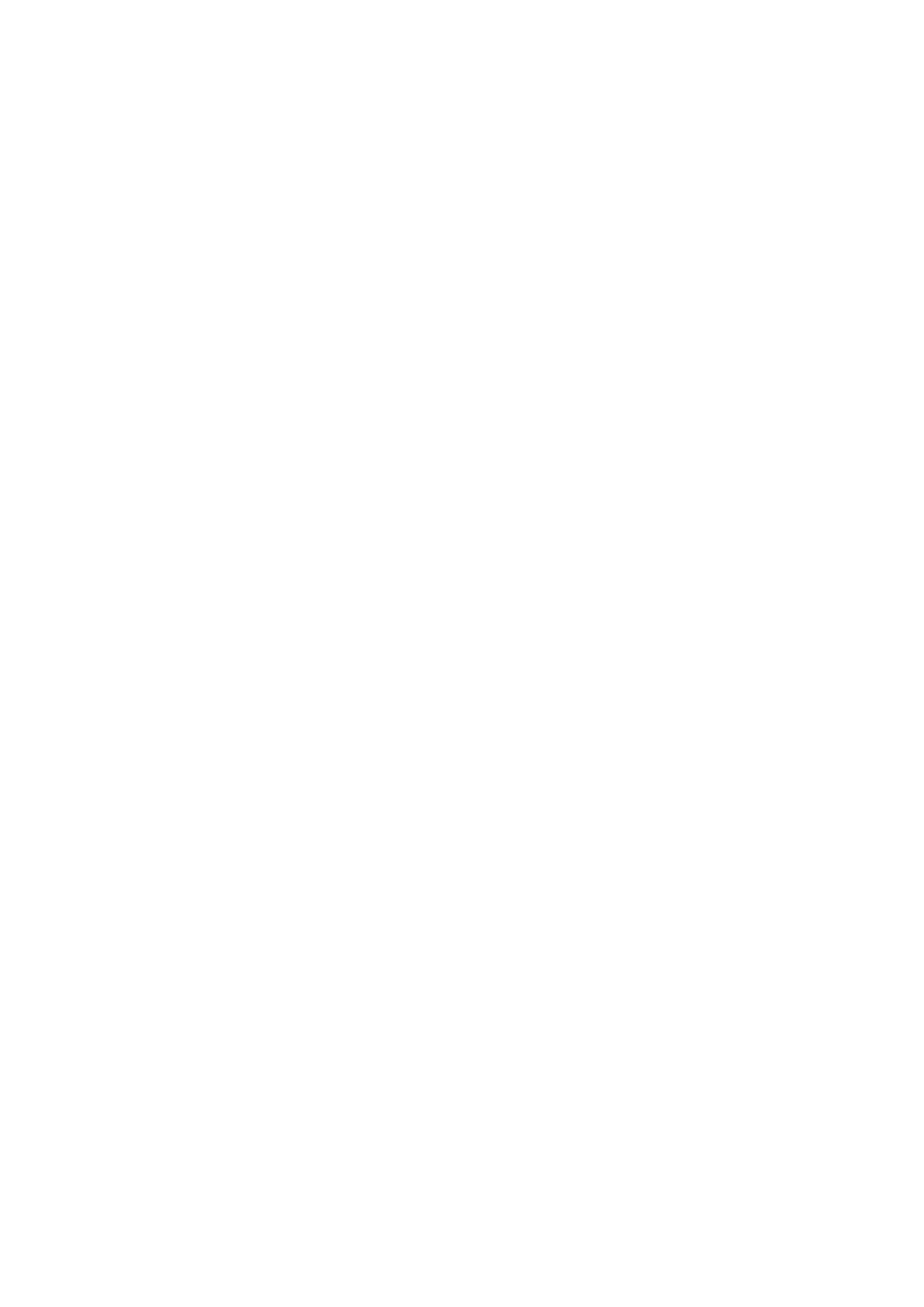# Beyond the Night:

# *Creatures of Life, Death and the In-Between*

Edited by Nadine Farghaly

Cambridge **Scholars** Publishing

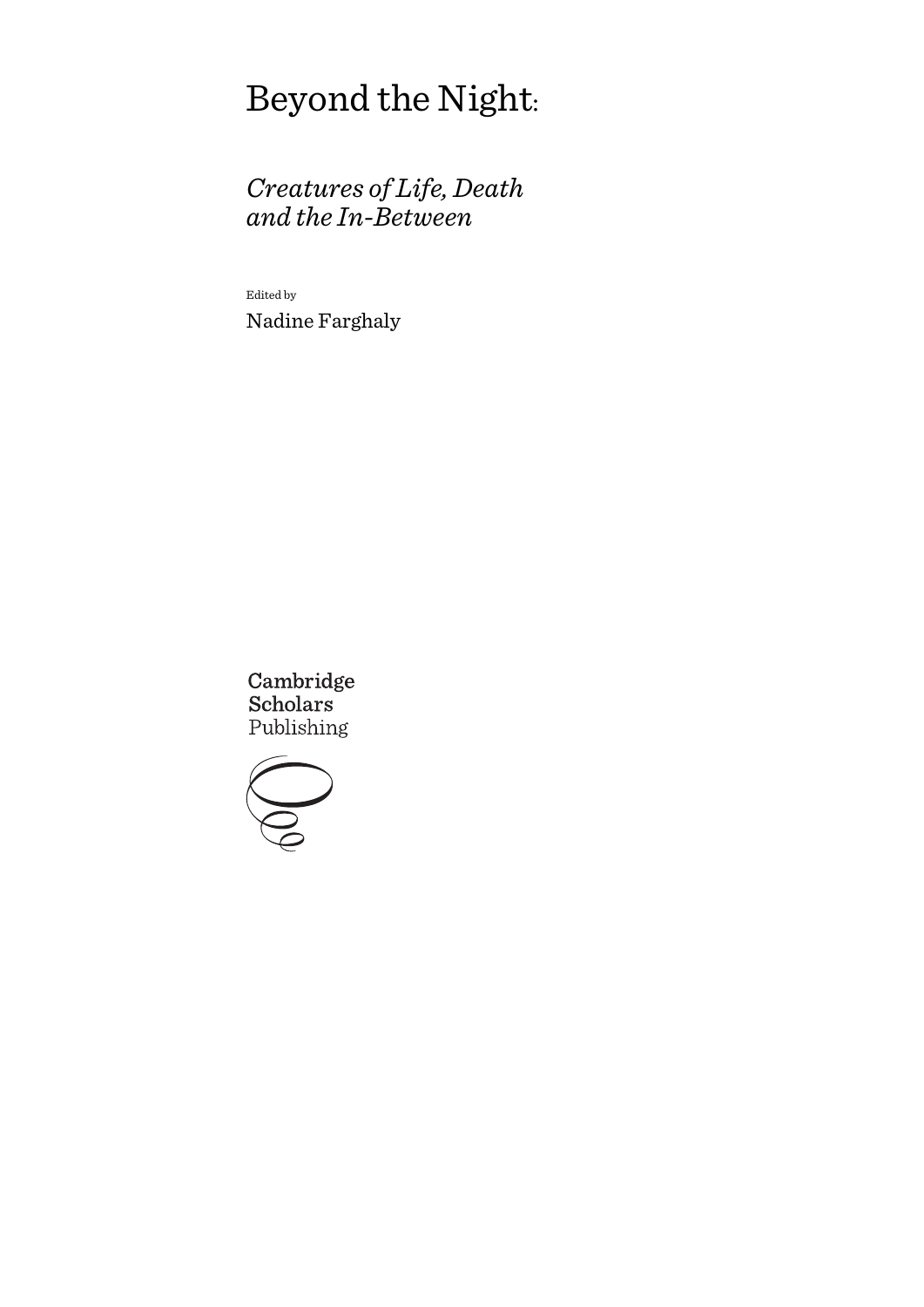Beyond the Night: Creatures of Life, Death and the In-Between

Edited by Nadine Farghaly

This book first published 2015

Cambridge Scholars Publishing

Lady Stephenson Library, Newcastle upon Tyne, NE6 2PA, UK

British Library Cataloguing in Publication Data A catalogue record for this book is available from the British Library

Copyright © 2015 by Nadine Farghaly and contributors

All rights for this book reserved. No part of this book may be reproduced, stored in a retrieval system, or transmitted, in any form or by any means, electronic, mechanical, photocopying, recording or otherwise, without the prior permission of the copyright owner.

ISBN (10): 1-4438-7750-6 ISBN (13): 978-1-4438-7750-3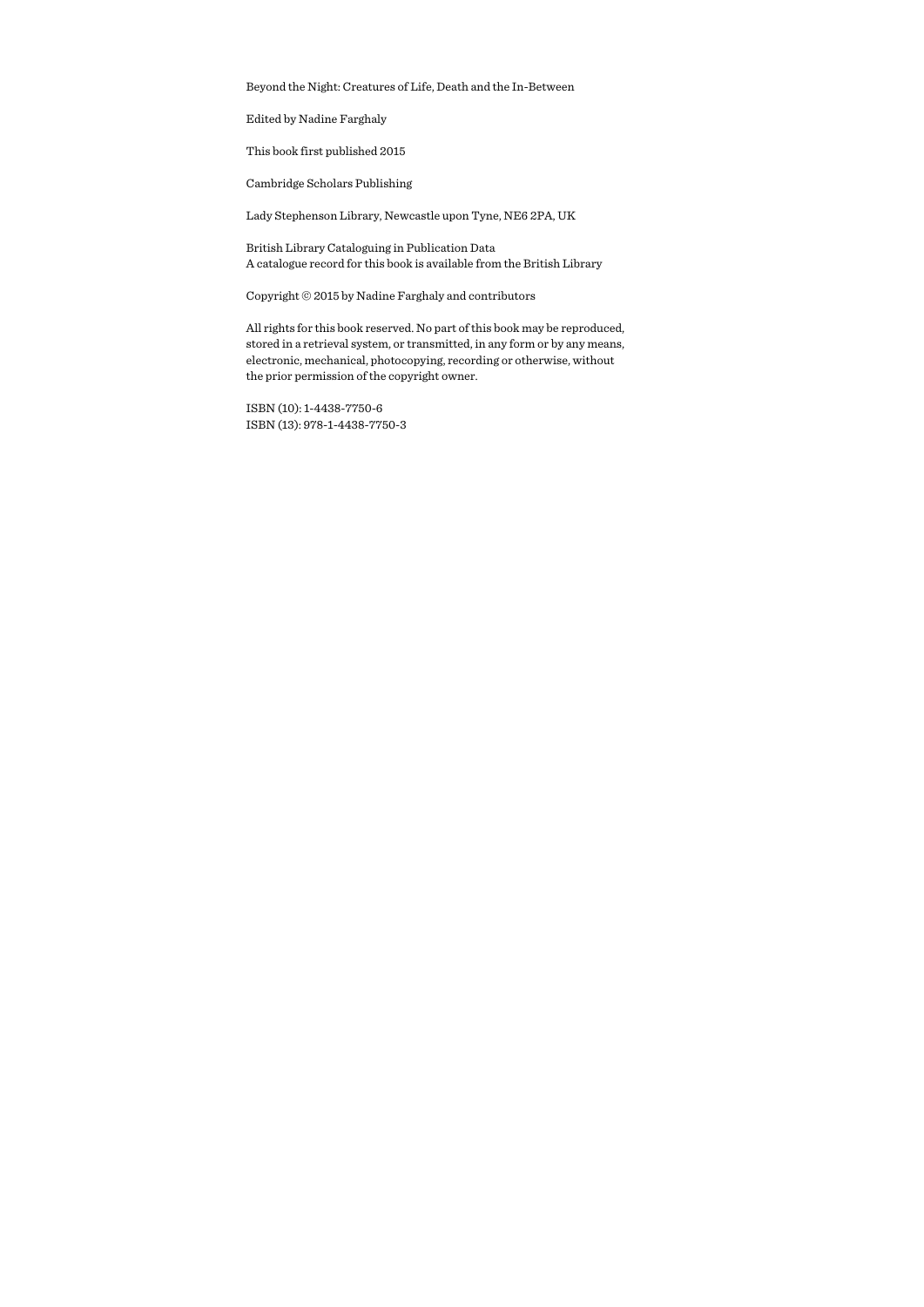# **CONTENTS**

| Hero, Monster, Masturbator: Gaiman and Avary's Beowulf<br>Alice Mills                                                                                      |
|------------------------------------------------------------------------------------------------------------------------------------------------------------|
| Night's Monsters' Emersion into Daylight: Recognition<br>and Identification of Self and Other in Euripides' Bacchae<br>Alexandra Neagu                     |
| Bad Language: The Monstrous Manifestations of the Word Made Flesh in<br>Pontypool (2008) by Bruce McDonald<br>Simon Bacon                                  |
| "The Heartbeat of Outsiders" - Vampiric Otherness as Female<br>Empowerment in P.C. and Kristin Cast's House of Night<br><b>Simone Broders</b>              |
| Memory and Monstrosity in Buffy in the Vampire Slayer<br>Margo Collins                                                                                     |
| The Witch, the Tabby Cat and the Undead: the Language of the D'Artigo<br>Sisters from Yasmine Galenorn's Sisters of the Moon series<br>Malgorzata Drewniok |
| Once Bitten: Patriarchy and Feminism in the Twilight Saga<br>Mary Ryan                                                                                     |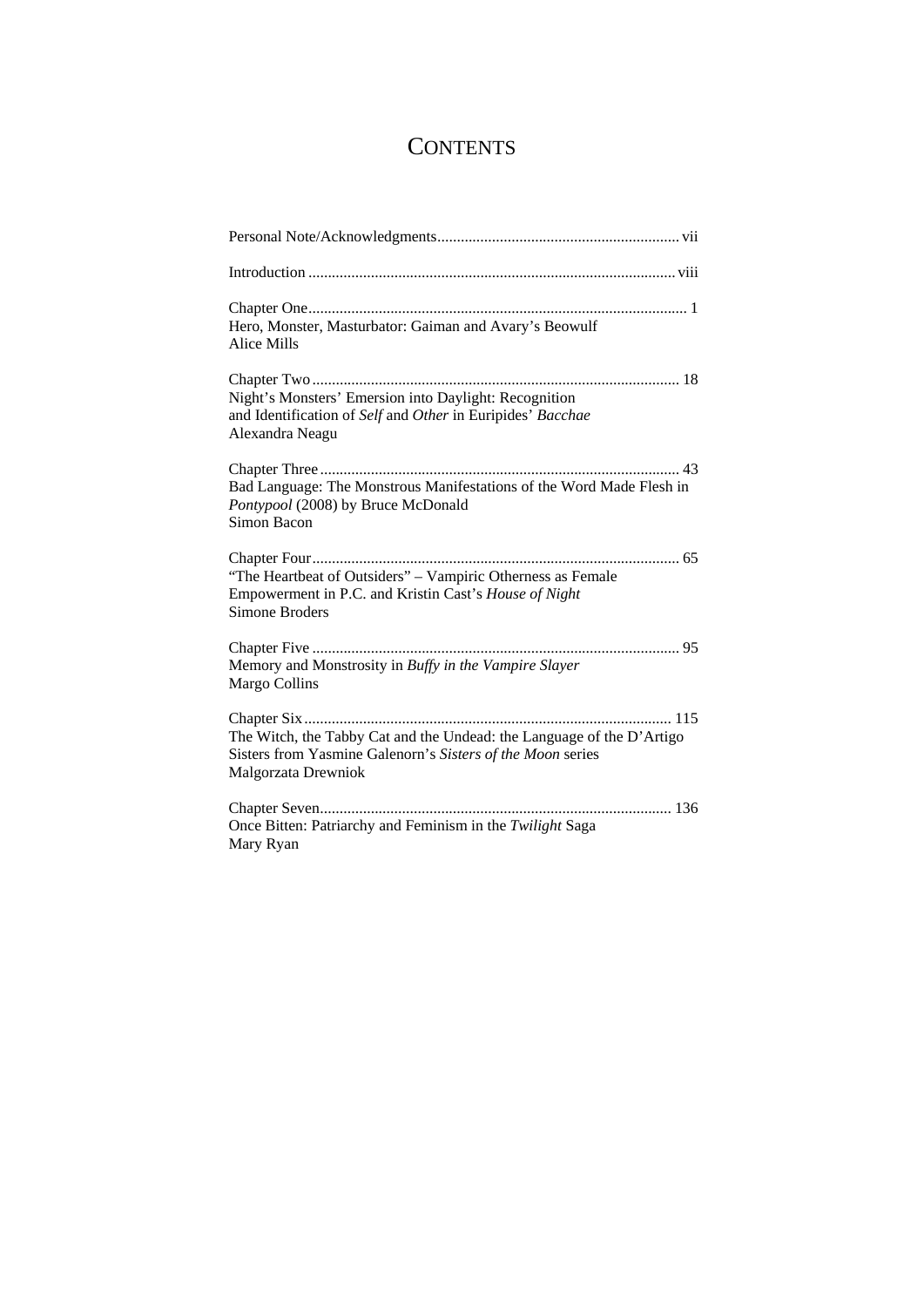| Contents |
|----------|
|          |

| Vampires in Detective Novels for Children<br>Sabine Planka                                                                                                         |
|--------------------------------------------------------------------------------------------------------------------------------------------------------------------|
| The Proletarian Ghost Freddy Krueger as Parasite<br>Katharina Rein                                                                                                 |
| Undead Yes, Unperson No-Vampires, Werewolves, Zombies and other<br>"Differently Alive" Characters in Terry Pratchett's 'Discworld' series.<br><b>Martina Kress</b> |
| Shapeshifters and the Spiritual Geography of Trauma in Louise Erdrich's<br>The Antelope Wife<br>Martina Witt-Jauch                                                 |
| The Gothic Effect in Peake's Presumption, or, the Fate of Frankenstein<br>and Byron's Manfred<br>Attila Mócza                                                      |
| Flickering Nitrate: The Cinematic Vampire as Social Other in Nosferatu<br>Deborah G. Christie                                                                      |
|                                                                                                                                                                    |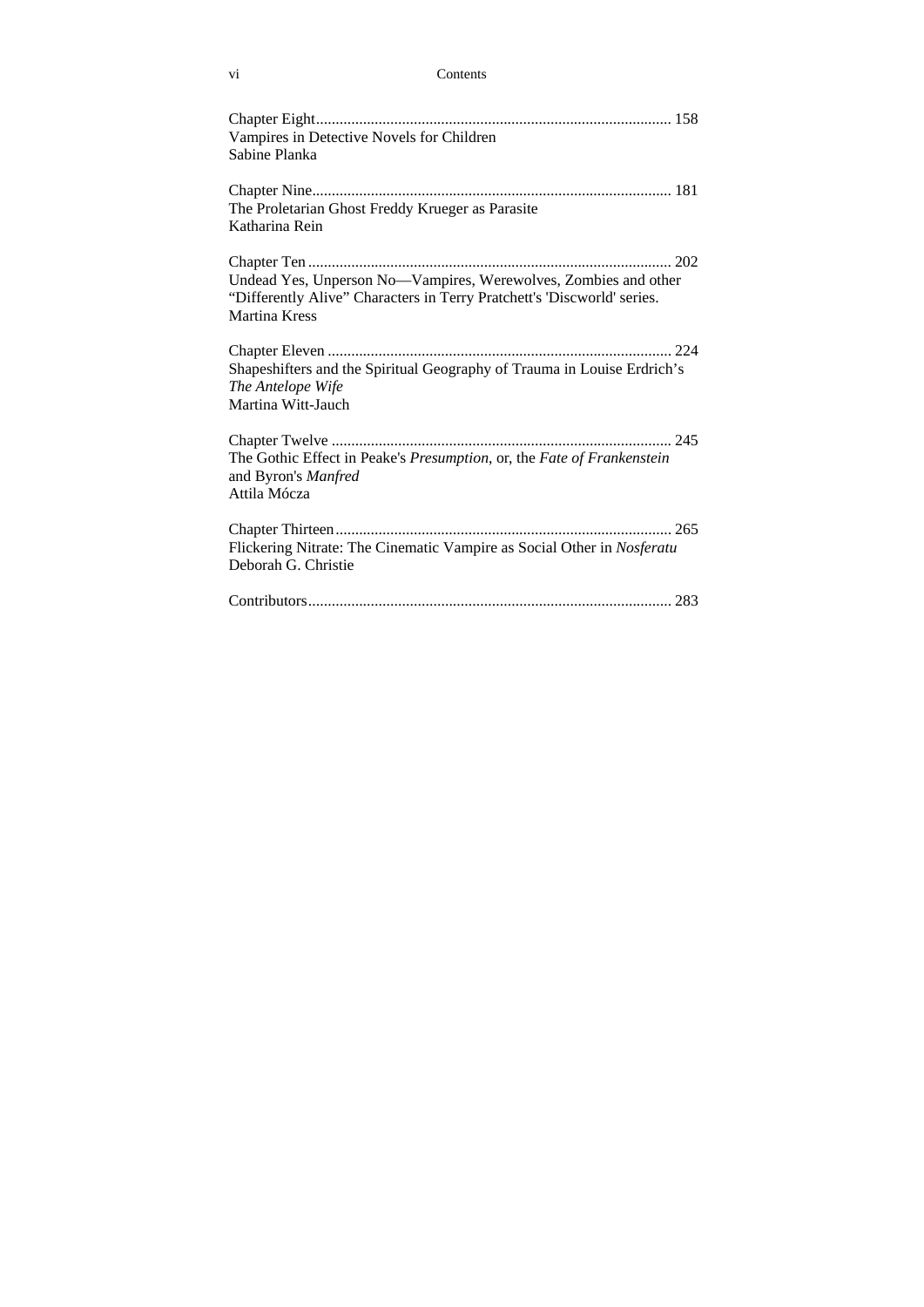## PERSONAL NOTE/ ACKNOWLEDGMENTS

So many people were involved in this project, both through actual work and support in any other needed form. First of all, I am very happy that my proposed collection found a home at Cambridge Scholars Publishing. A collection like this is a lot of work and poses a lot of stress for all involved. I want to thank all the wonderful contributors who worked very hard to create a collection where all the pieces talk to each other. Without your help and input this collection would not have reached its completion. It has been a wonderful experience. Another round of applause for Suzan Aiken and Martina Kress very dear friends who, as always, did an awesome job of getting this collection into shape. Thank you all so much…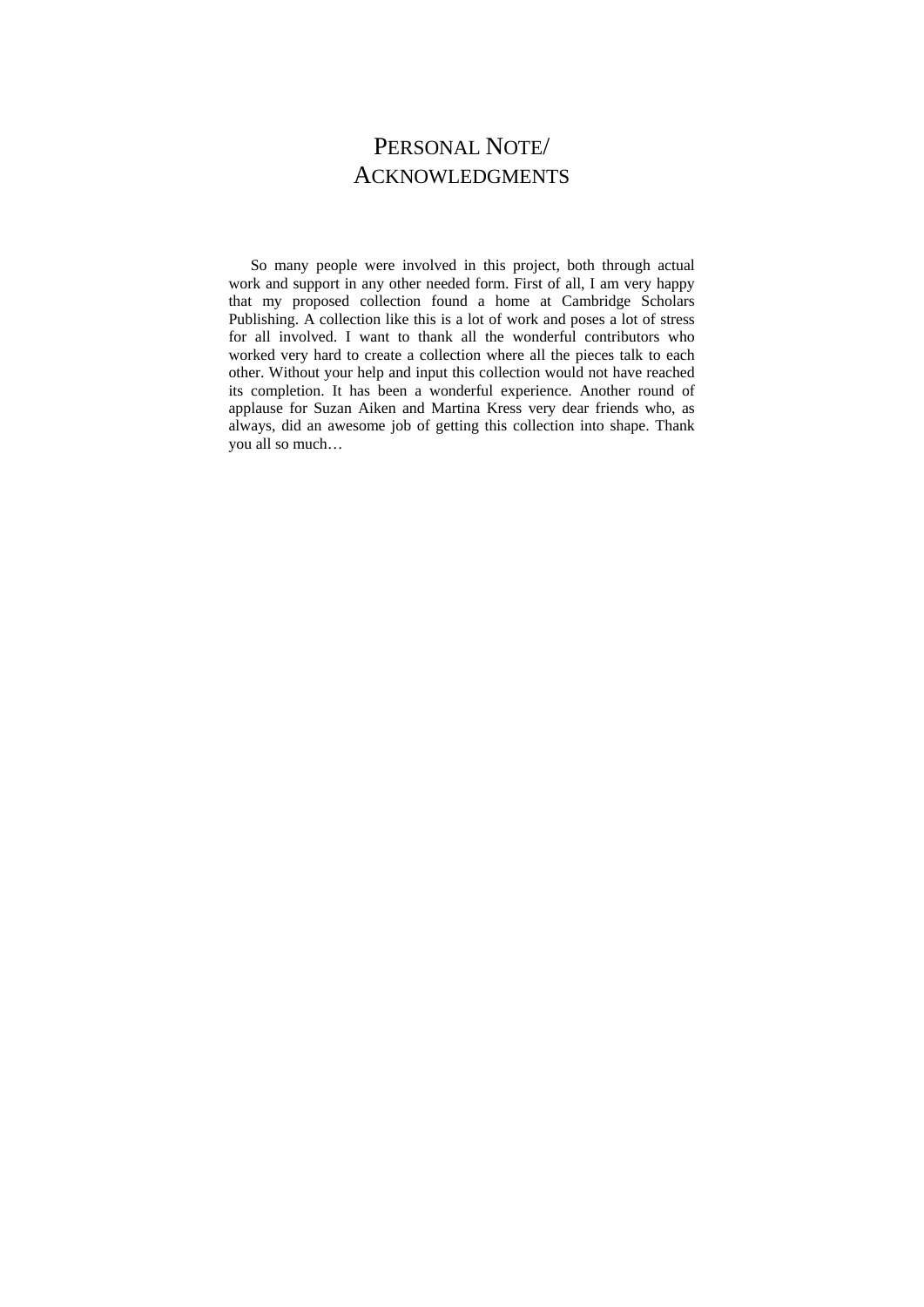#### **INTRODUCTION**

This wonderful collection started its life as a conference. It was supposed to be the first of many, but as we all know life does not always go according to plan. Nonetheless, the conference was wonderful and almost all of the participants are represented in this collection. The theme of Creatures of the Night is probably as vast as it can get. After all, stories about vampires, werewolves, zombies, fairies, shape-shifters, and about hundreds of other beings are occupying bookshelves, screens, internet forums, role-playing communities and countless of other communities. While editing this collection I found myself confronted with the vast array of not only these creatures and their representations, but also the vast number of theories that can be applied to these creatures. It was soon after that I realized that this introduction will not be able to do this topic justice at all. To properly cover this field of study, I would need to write a dissertation on the subject. Therefore, I decided against it. If you are picking up this book you already know something about these creatures. You had fleeting contact with ghosts, fairies, vampires and goblins. Maybe just in your imagination, or while reading, watching, or interacting with people (whether in reality or the online world). This collection will tell you different stories. Some you may know some you may not. Some you might find yourself considering in a new light, others where you never thought that this is what they could be trying to say.

There is, for example, Alice Mills, who will help you to discover something new about an old classic in "Hero, Monster, Masturbator: Gaiman and Avary's Beowulf." Here she discusses the change Grendel's mother underwent from the monstrous mother to a tempting water-demon. She primarily explores the treatment of hero, mother and monster in this epic poem in connection to Julia Kristeva. Utilizing both, the poem and the 2007 screen adaptation Mills discusses mothers, monsters, and men. Additionally, the author will address the film's representations of sexual allurement and gratification, from seduction to (symbolic) masturbation.

In Alexandra Neagu's interesting work "Night's Monsters' Emersion into Daylight: Recognition and Identification of Self and other in Euripides' Bacchae" the author demonstrates how the *Bacchae* is not only a tragedy about recognising the other, but also an interrogation of one's capacity to accept the otherness that resides within him or herself. Here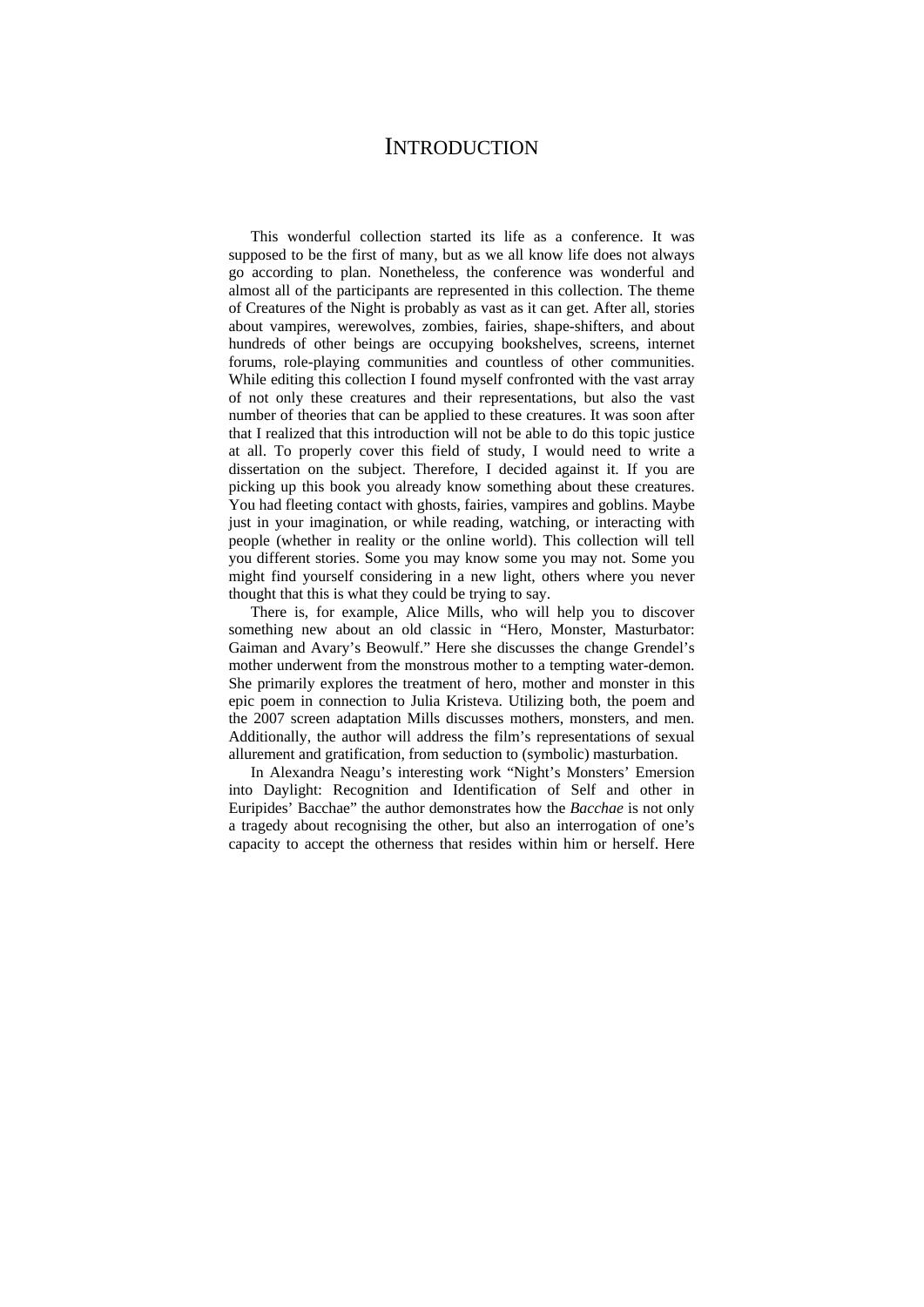Neagu exlores that not accepting the otherness as partly residing in oneself and considering it only as a characteristic of the other causes the defeat in the confrontation with the monstruous.

Simon Bacon focuses on speech within the horror film genre using theories by Melanie Klein and Julia Kristeva in "Bad Language: The Monstrous Manifestations of the Word Made Flesh in *Pontypool* (2008) by Bruce McDonald." Here the author will invert the normalized construction that a defective voice is somehow the product of a defective body, or mind, and discuss the ways in which a monstrous voice creates the monstrous body, and argues that, the monstrous voice, as creator and reproducer of monstrosity, should be considered as a separate category of Horror in its own right.

Simone Broders discusses the importance of Zoey Redbird in her chapter "'The Heartbeat of Outsiders'—Vampiric Otherness as Female Empowerment in P.C. and Kristin Cast's House of Night." Focusing on the different roles Zoey is partly forced into and partly chooses herself, the author explains the appeal of this character—and why this appeal crosses the border of the original demographic. Using Lacan as well as other theorists the author artfully explores this vital female character in relation to her personal growth as well as in connection to her surroundings.

Margo Collins tackles one of the world's best known vampire slayers in connection with the use of memory in "Memory and Monstrosity in *Buffy in the Vampire Slayer*." Inspired by Platonic ideas of anamnesis and hypomnesis—memory and forgetting—, Collins argues that Buffy's ability to craft and control memory permits her power over others. In addition she states that this show privileges anamnesis over hypomnesis and prefers the role of personal remembrance as a means of fashioning a safe and just culture.

Another author who highlights the importance of language is Malgorzata Drewniok "The Witch, the Tabby Cat and the Undead: the Language of the D'Artigo Sisters from Yasmine Galenorn's *Sisters of the Moon* series." Here the author explores what language choices the protagonists (half-human, half-faerie) of this series make to tell their stories. Additionally she addresses how the characters' personalities, their sexuality and outcast status are reflected in the language utilized as each book is narrated by a different sister.

Mary Ryan in "Once Bitten: Patriarchy and Feminism in the Twilight Saga" carefully scrutinizes the *Twilight Saga's* ability to talk about feminist issues. Using the different fractions in this series Ryan is able to create a timeline of the feminist movement. Stating that this series is an essential text in terms of feminism, the author demonstrates how the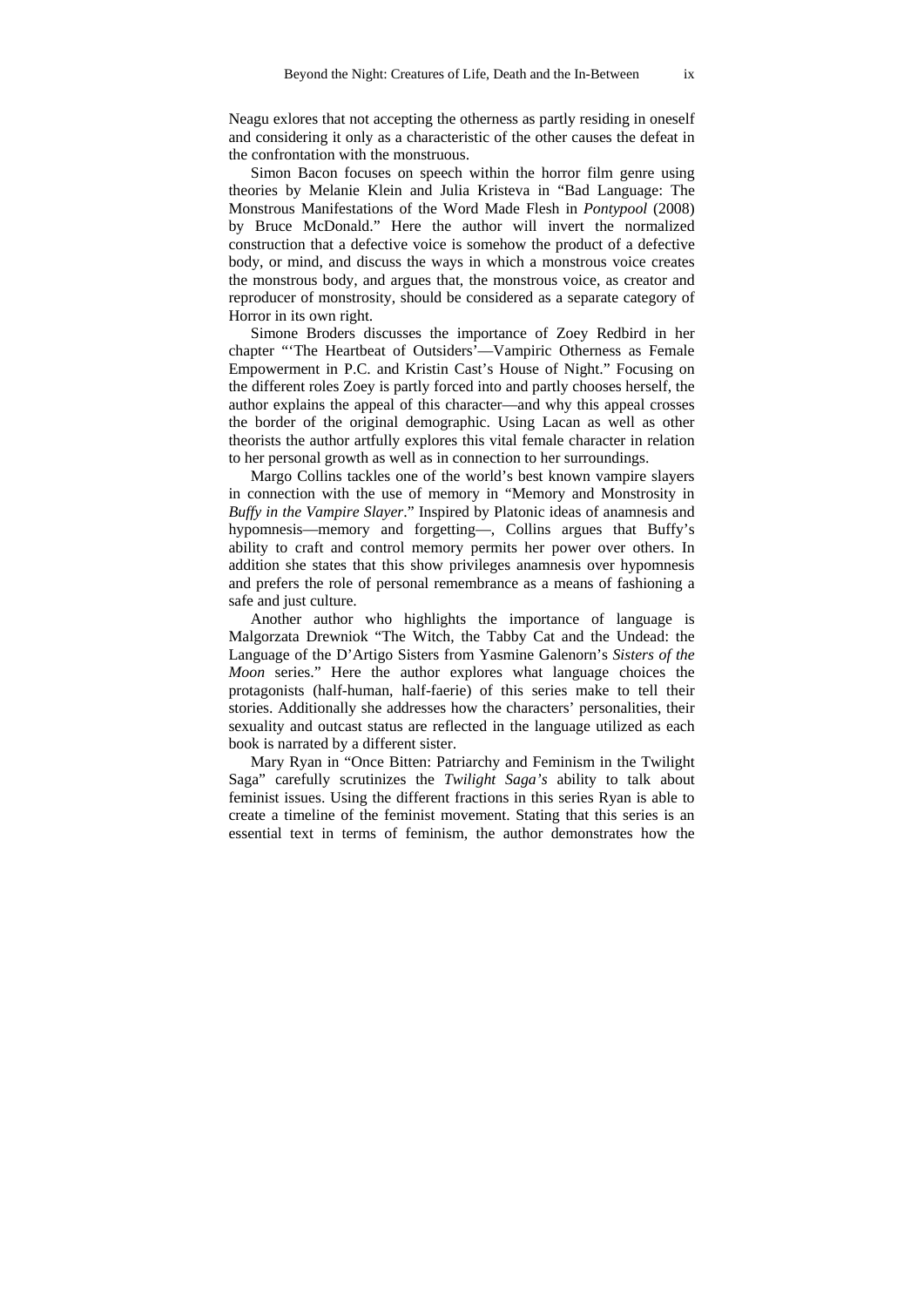novels portray situations and discuss issues which have proven central to feminist theory throughout time, as well as highlighting a utopian vision of the ideal feminist society.

Next is Sabine Planka who addresses more child-friendly vampires in her essay "Vampires in Detective Novels for Children." The author debates the different roles the vampire assumes in her chosen media. According to her he is an adventurer, sometimes he's split up into two siblings who are sharing the role—and sometimes he becomes part of a detective novel. Here the author thoroughly analyses the figure of the vampire in detective novels for children with the combination of crime scene investigation and gothic novel culminating in suspense.

Taking the reader on a more gruesome journey is Katharina Rein with her chapter "The Proletarian Ghost—Freddy Krueger as Parasite." Here she reveals that Freddy can be labeled as a postmodern meta-monster; an amalgamation of different creatures like zombies, ghosts, shape-shifters, and serial killers. In her chapter the author will demonstrate how these creatures are a part of this cult figure and where he fits into the horror mythology of the present. In order to understand Freddy's value today the author will also explain his worth in light of the era he emerged from.

In "Undead Yes, Unperson No—Vampires, Werewolves, Zombies and other 'Differently Alive' Characters in Terry Pratchett's 'Discworld' series" Martina Kress takes a unique look at Pratchett's work. Here the author explains Pratchett's approach to fantastical creatures; focusing on his conceptualization of undead characters. Revealing how Pratchett uses these extraordinary characters to draw attention to the ordinary, the author dives deep into the depths of Discworld in order to analyze these beloved characters.

Martina Witt-Jauch moves beyond previous notions of what memory and trauma do to the body in an attempt to disclose the myriad ways in which change is either internal—such as, madness, depravity, and enchantment—or external as constructed through performance in her wonderful chapter "Shapeshifters and the Spiritual Geography of Trauma in Louise Erdrich's The Antelope Wife." Here she argues that these shapeshifters reflect back upon an ideal of sovereign consciousness and thus a Western philosophical tradition that also believes in the brutalisation of senses through progress and mass culture.

Another peek at the classics is taken by Attila Mócza in "The Gothic Effect in Peake's *Presumption*, or, the Fate of Frankenstein and Byron's *Manfred*" where the writer argues that the Gothic effect is constructed in basically the same way in Gothic drama and in Gothic prose. He analyzes Peake's and Byron's work in accordance with relevant characteristics of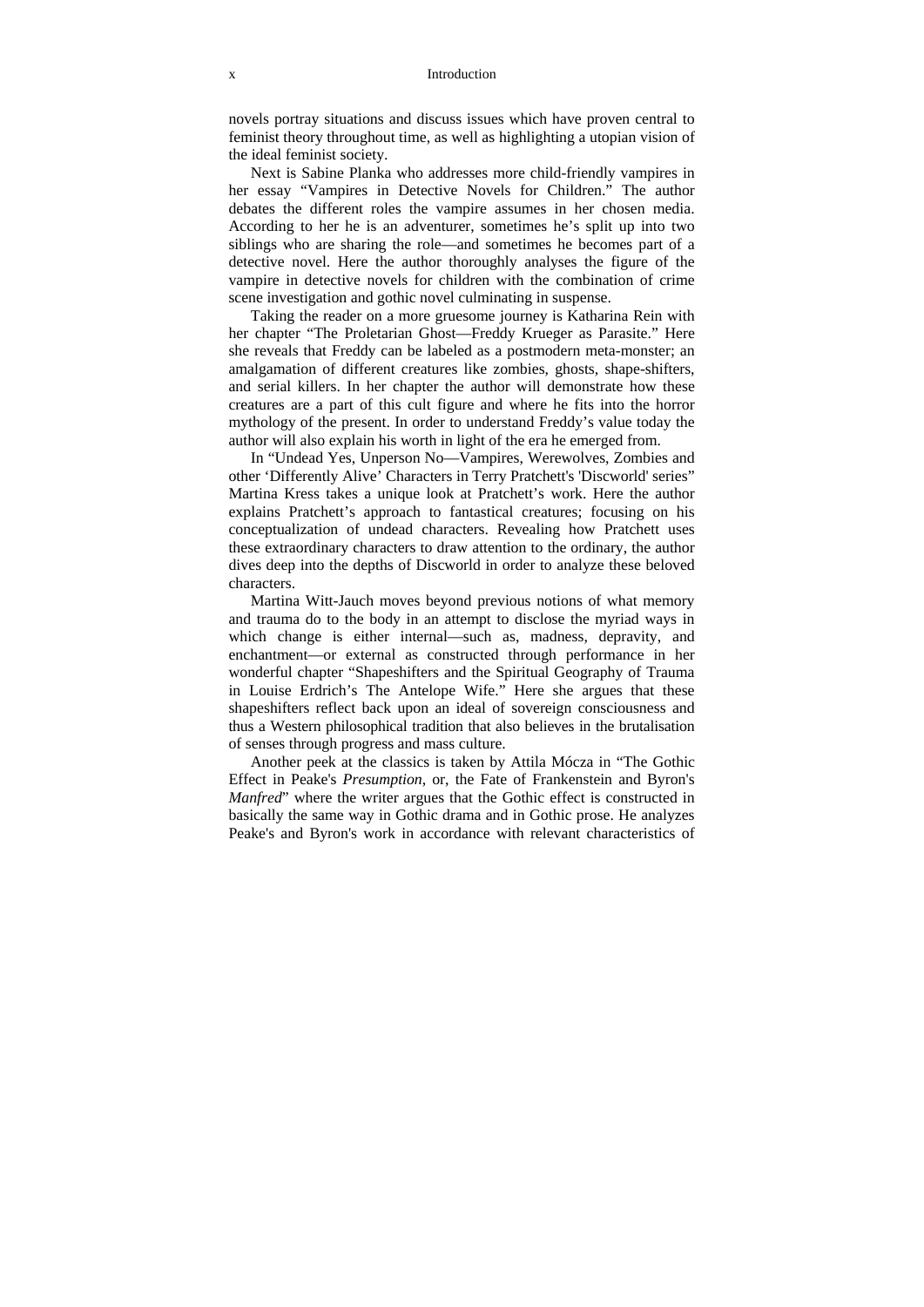the Gothic genre. While the primary focus lies on the characters, the author also discusses the settings in both of the plays and apparitions in Byron's work will also be considered.

Last but definitely not least in this collection is Deborah G. Christie with her work "Flickering Nitrate: The Cinematic Vampire as Social Other in Nosferatu." Here the author analyses the transformation the vampiric body had to undergo from a purely literary character to an entity that suddenly was visually represented. She argues that in order to understand Nosferatu's contribution to the continuing social relevance of the vampire it is essential to look not just at the society that produced it, but also at the society that received and preserved it.

All of these authors are to be congratulated on explaining their respective monsters and connecting them to others mentioned in this collection. We hope that you will enjoy reading these works as much as we enjoyed working on them.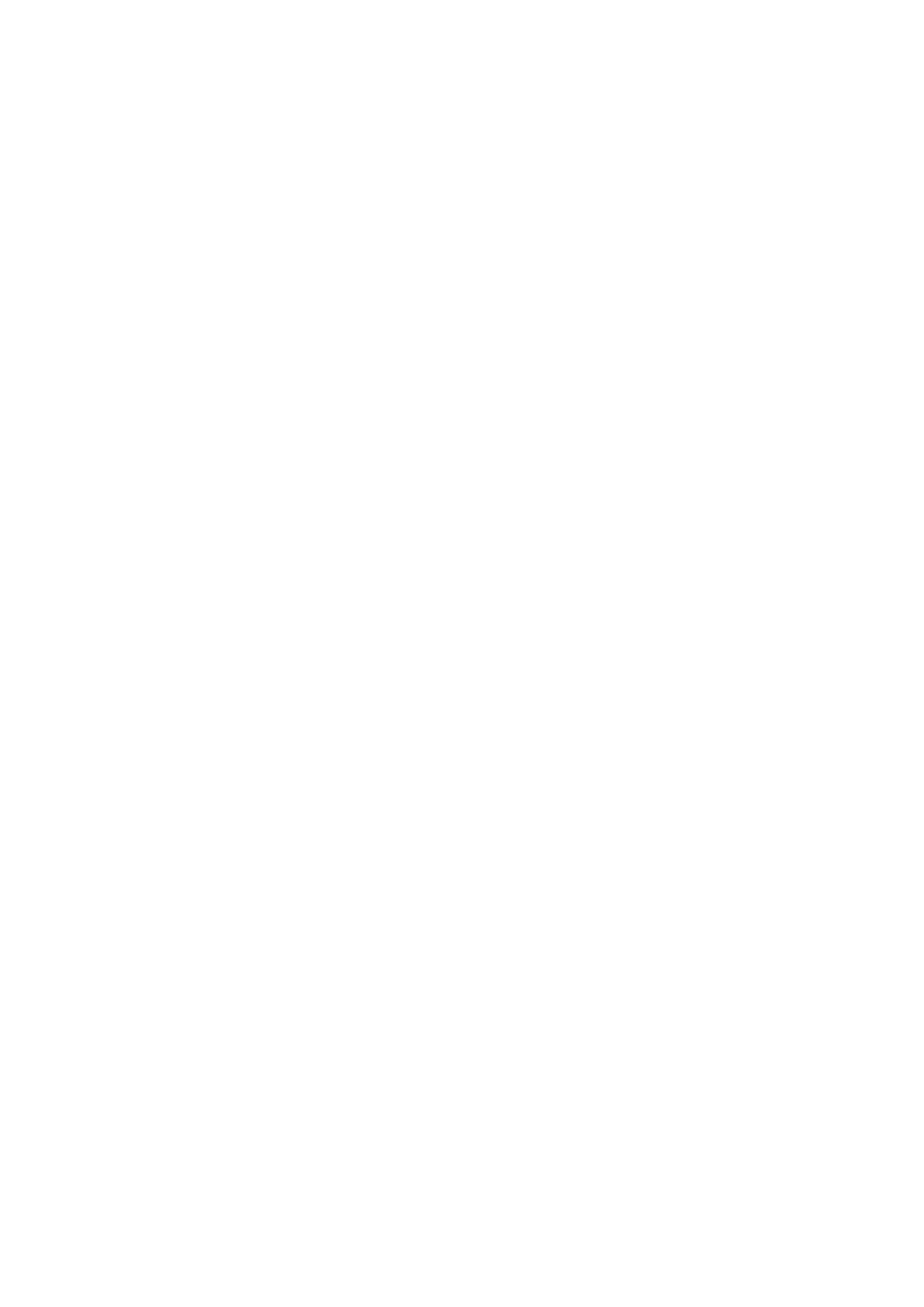### CHAPTER ONE

## HERO, MONSTER, MASTURBATOR: GAIMAN AND AVARY'S *BEOWULF*

### ALICE MILLS

Neil Gaiman, who collaborated with Roger Avary in writing the script for the 2007 film version of *Beowulf*, has explained in an interview that their understanding of the *Beowulf* story was transformed when it occurred to Avary to question why Beowulf spent so many hours below the surface of the lake fighting Grendel's mother when it had taken him a single wrestling match to give Grendel his mortal wound, and why he returned from the lake with Grendel's head as evidence of his death, but no evidence that the mother had also died. This led to further questioning of Grendel's parentage, and then of the veracity of the whole poem:

What we did when we decided to write Beowulf was to adhere to a theory. Our theory was that at any point where the poem tells you what happened, it's telling the truth. But if at any point somebody in the poem goes off stage and then comes back saying, "While I was in the other room, this is what happened," they could be lying. Liars?

Exactly. Beowulf heads off after Gwendel's [sic] mother, he disappears for eight days and comes back looking rather exhausted with Gwendel's head. We thought that he was very unreliable, so we came up with the theory that people can lie – especially in these wonderful sagas where people are forever standing up saying things like: "I am Beowulf and this is just what I did. I killed the mighty beast and the evil hag…" We had enormous fun doing that and still try to play fair as if it was some kind of peculiar game that we are going to be playing with English professors all around the world for the rest of time.<sup>1</sup>

 $\overline{a}$ 

<sup>&</sup>lt;sup>1</sup> Futuremovies.co.uk.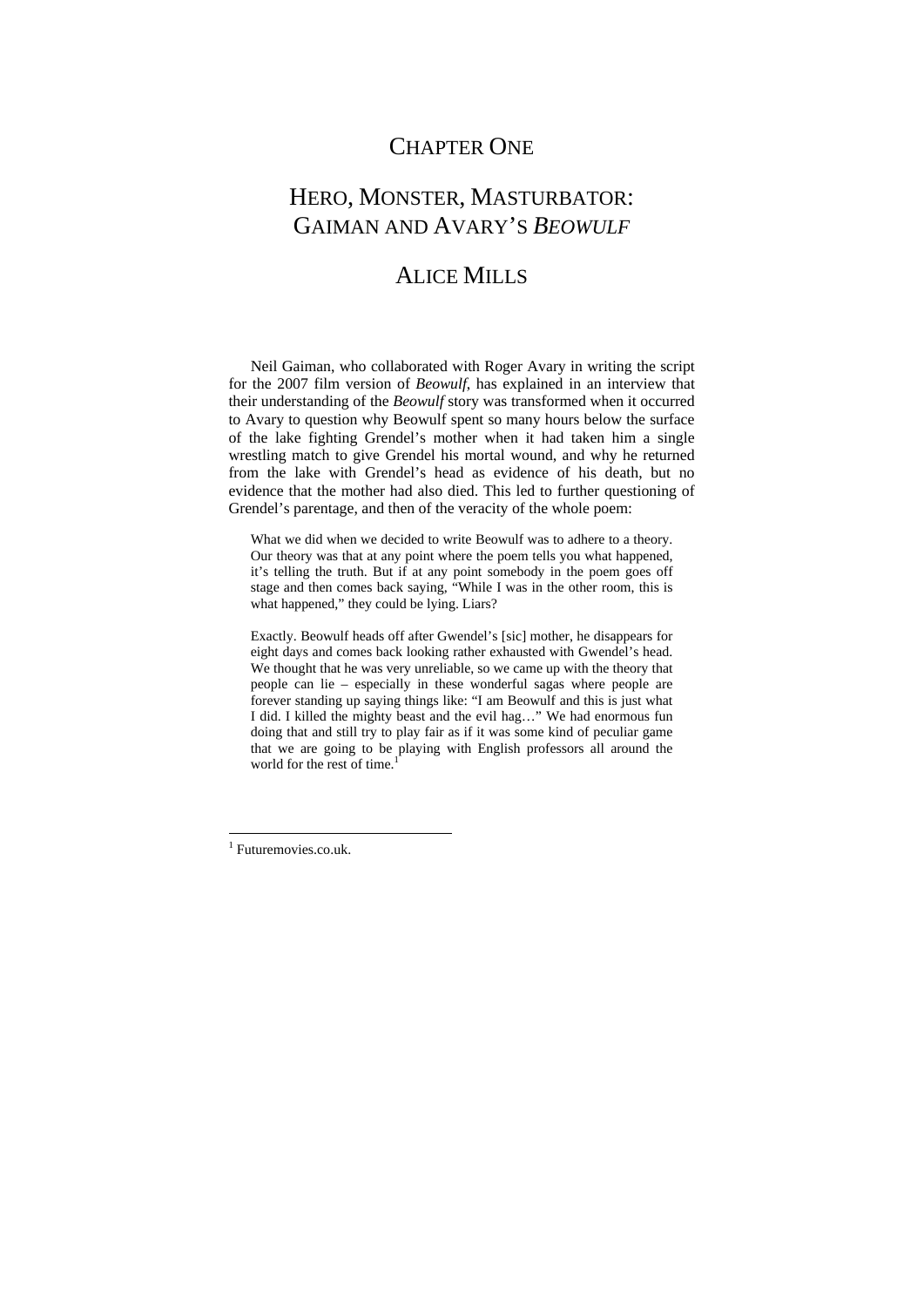It is the alterations to the poem's story, to which these questions lead, that I shall be exploring in order to interrogate Gaiman and Avary's version of the hero and monster for the early twenty-first century.

In their narrative, Hrothgar has long ago gone out to fight the waterspirit but has been seduced by her; their child is the deformed monster, Grendel, who comes back to plague Hrothgar's golden hall, Heorot, though he refrains from injuring his father or his father's young wife, Wealtheow. When Beowulf arrives, he succeeds in killing Grendel (this part of the film is reasonably faithful to the original poem) but, like Hrothgar, he is seduced by Grendel's mother; their son takes the form of a dragon. The water-spirit gives Beowulf long life, kingship and prolonged heroic strength, provided that he gives her a son, cherishes her and she retains his dragon-horn. Kingship promptly manifests as Hrothgar proclaims him heir and almost instantly commits suicide; kingship lasts until the water-spirit sends back the horn and Beowulf's dragon-son rises against him. Beowulf rides out against the dragon, knowing that he will die, but hoping that in killing the monster and dying himself, he can break the cycle of seductions, lies and killings; but at his ship-funeral his friend and successor as king, Wiglaf, sees the water-spirit rise from the sea in her immortal beauty and starts to wade out to her. The implication here is that he too will be seduced and engender another monster to perpetuate the cycle.

Apart from the film's rendition of events between Grendel's first visit to Heorot and Beowulf's preparations to kill Grendel's mother, very little of this is at all faithful to the Old English poem. There, a different set of ancient wrongs is played out. The poem alludes to stories of what will happen to Hrothgar's kingdom when he dies, when his sons will be killed and the kingship usurped, and what will happen to Beowulf's kingdom of Geats, not Danes—when he dies without an heir. The original audience needed no more than a hint to be reminded that for all Beowulf's heroic achievements among the Danes and as king of the Geats, the peace he restores in Hrothgar's kingdom does not outlast Hrothgar himself, and the Geat kingdom collapses on Beowulf's death. In Hrothgar's case, no more is needed than a mention of the time

when the blood-feud should bring out again sword-hatred in sworn kindred (84-4)

Sensibly, Gaiman and Avary decided not even to attempt to inform the film's viewers of this semi-historical context. Instead, their Beowulf becomes king of the Danes because Hrothgar has no human children, his wife having refused intercourse with him since learning of his copulation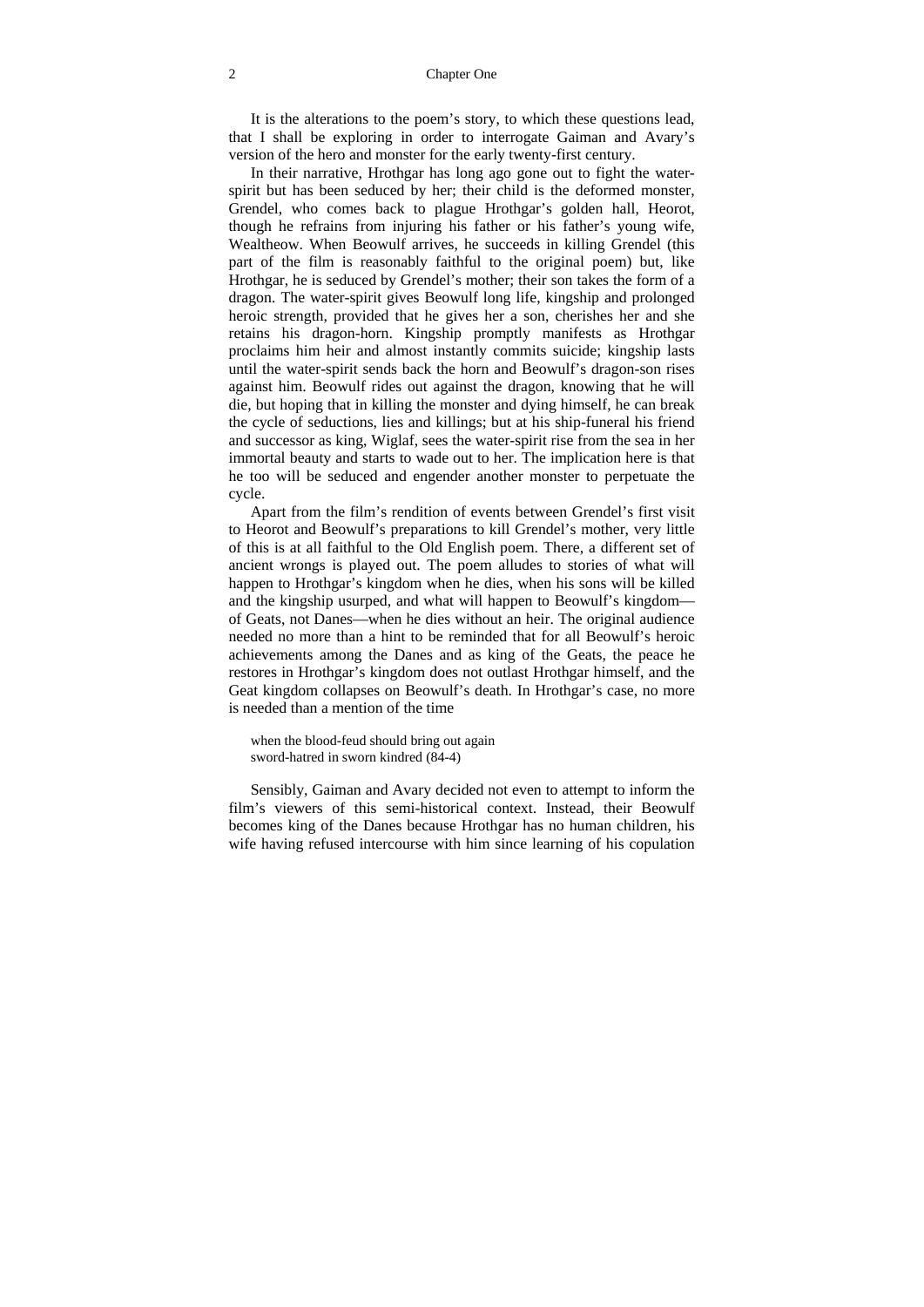with the water-spirit. In the film, betrayal and death are not to be found in tales of men jostling for kingship but as a cyclic pattern of events in a more mythic world where hero and monster repeat the same story with variations. Rather than broadening the scope of action, as the poem does, to nearby kingdoms, previous and future rulers, the film narrows it to one short stretch of land bordered by the sea, one kingdom and one sequence of royal rulers while implying that its story is the universal hero-monster tale.

The film is careful, though, not to fall into stereotype. Monster and hero are tied together not only by the demands of the cyclic pattern but also by kinship; thus each fight to the death involves either parricide or filicide, or both. Moreover, Gaiman and Avary have, as Kristin Noone puts it, "re-imagined the epic hero as something new, a hero who is also inescapably one of the monstrous." <sup>2</sup> Their Beowulf is generally inarticulate, given to grunting rather than fluent speech. Throughout, his heroic qualities are questioned, from Wiglaf's sardonic comments as to the number of monsters actually killed during the sea-fight to the bestowal of invulnerability on Beowulf by Grendel's mother. Mary Hurley argues that:

the deal struck with Grendel's mother—that he would be a great king, and live forever in heroic songs—sounded his death knell. Enshrined by the songs which sing of his victories, in the Zemeckis film Beowulf seems entombed by his own exemplarity: lost in the songs which attest to his greatness.<sup>3</sup>

I would go further than this: once he has struck his bargain with Grendel's mother, Beowulf's heroism can be understood as her creation, not his. Agency is at issue here. The mother whose womb bears monsters is also the endower and ruiner of heroes. In this sense hero and monster blur into one.

Bruce McDonald's chapter in this volume, "Bad Language: The Monstrous Manifestations of the Word Made Flesh in *Pontypool* (2010)", proposes that "it is the otherness of the voice that produces the physical characteristics of the otherness of the monster." In relation to his thesis, *Beowulf* is a peculiarly interesting example of otherness, for the monstrous son of the water-spirit and Hrothgar, Grendel, speaks perfect Old English, accurate in vocabulary and grammar, while Beowulf in particular, and the human characters in general, speak an impoverished version of twentyfirst century American English, with minimal vocabulary and plenty of

 $\overline{a}$ 

 $2$  Noone 2010, 139.

<sup>3</sup> http://www.mun.ca/mst/heroicage/issues/13/ba.php.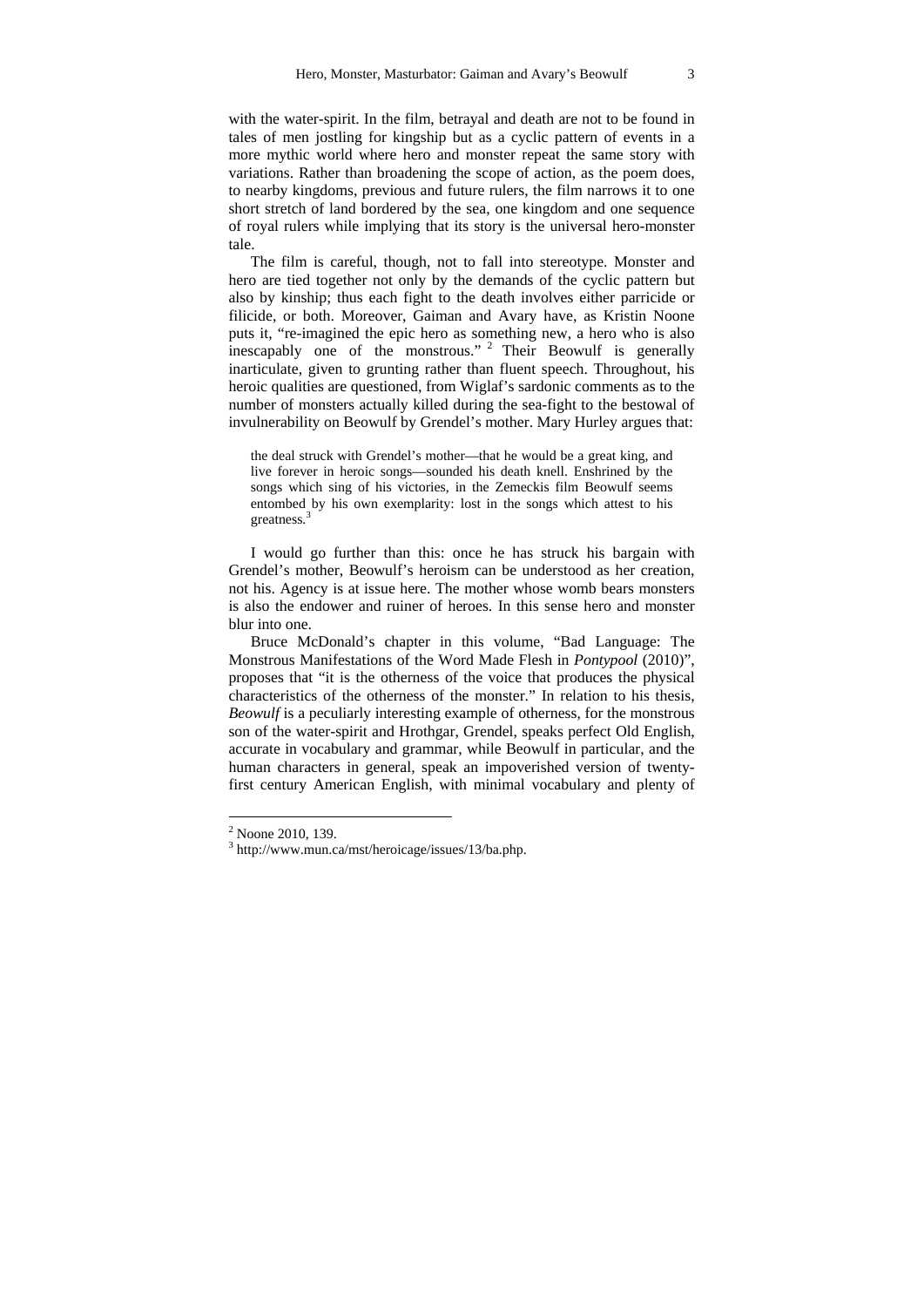#### 4 Chapter One

pauses and grunts. For those viewing the film who, like me, have studied Old English and read the poem in the original, this disconcerts: the monster who should be incomprehensibly roaring according to the clichés of action horror film, speaks at least as well as his opponents and even *in extremis* is capable of a well-formed sentence; moreover, he speaks just as a character in an Old English poem should, in the language of the time. The Old English expert who composed these words for Grendel made sure that viewers not versed in this language could capture the gist of what is being said, for Grendel's vocabulary consists of Anglo Saxon terms which have survived in the English language, with modification, until now. Grendel is thus "bound by the laws of language," as McDonald puts it, at least as much as his human opponents. Another telling detail in the film is that it is the human noise, the undifferentiated din from Heorot, that first provokes Grendel to violence. This again reverses McDonald's distinction between monster and man, in terms of whose language disintegrates.

The film's puzzling mixture of Norse and Christian references (in which respect it is quite faithful to the Old English poem) is critical to any interpretation of hero and monster. Scholars have reached no consensus as to whether the poem, *Beowulf*, is better understood as a pre-Christian oral tale revised with Christian trimmings or as the work of a Christian poet whose values and world-view infuse the story. In either case, the relationship between Norse and Christian elements is problematic. The poem's Grendel, for instance, is called a descendant of Cain. According to the Bible, Cain is accursed but his children are not. According to the poem, though:

This unhappy being had long lived in the land of monsters since the Creator cast them out as kindred of *Cain*…. From Cain came down all kinds misbegotten ÷ogres and elves and evil shades – as also the Giants, who joined in long wars with God. (109-112)

This implies that Cain's descendant, Grendel, is also at war with God and beyond redemption. But alongside such Biblical references is set an approving mention of building a funeral pyre for the dead Beowulf, a practice condemned among Christians of the poet's time. In the film Beowulf is given a funeral pyre in a ship burial and Hrothgar is a Norse ruler whose main god is Odin (in the poem, he is a devout Christian) but his follower Unferth is a worshipper of the new god of the Romans, Christ,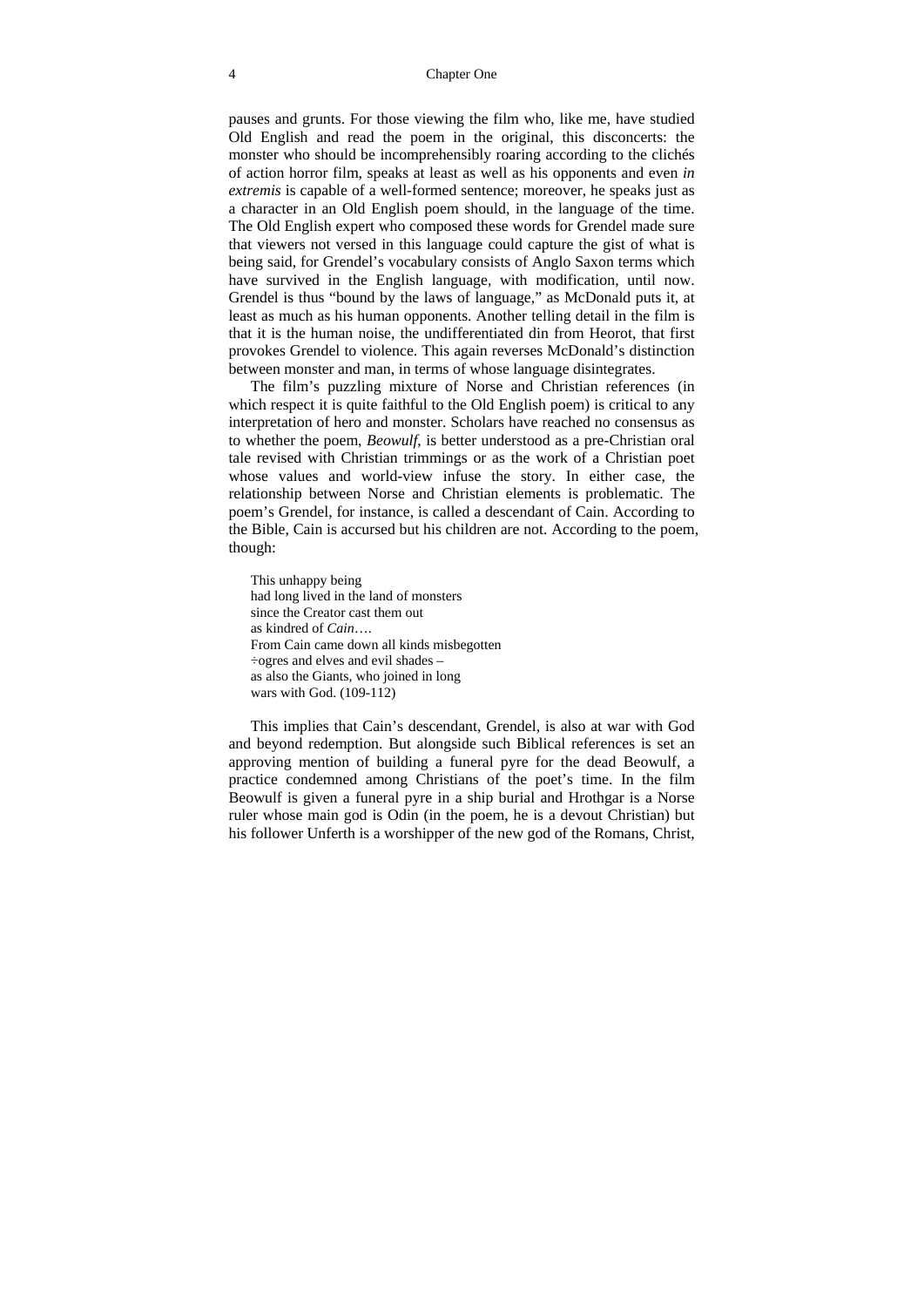and is anxious for his deity to be given as much respect as any other. Oddly, Unferth appears to relapse into paganism when he hears the (false) news that Grendel's mother has been killed. At this point he swears by Odin and mentions Ragnarok. Much later, when the dragon harrows the land, Unferth is shown crouching by the altar of a burning Christian church, the size of which suggests that he may by now be the priest of a sizeable flock. Nevertheless, the dead Beowulf is honoured with Norse death- rites.

Such inconsistencies matter in terms of the belief system within which the hero can be understood to operate and its bearing on the relationship between hero and monster.<sup>4</sup> The question arises whether the film's mix of Christian and pagan elements can be read as anything but an incoherent jumble. A case in point is the old Beowulf's statement, on the battlefield, that: "The time of heroes is dead, Wiglaf. The Christ God has killed it…leaving humankind nothing but weeping martyrs and fear…and shame."

These remarks are immediately proved wrong by the captured Frisian warrior's demand to be killed only by Beowulf himself, clearly not an instance of weeping, fear or shame; they are false also in the context of Beowulf's heroic trajectory according to the film, starting before the time when the Christ God prevailed and exemplifying the pattern of hero reducing himself to become the puppet of Grendel's mother. It is Beowulf (and Hrothgar before him) who has simultaneously perpetuated the heromonster struggle by engendering a monster son, and lost his heroic qualities by allowing the mother to control him. In Hrothgar's case this involves his son's careful obedience to his mother's instructions not to attack his father, and the long-term refusal of his wife to allow sexual intimacy and the chance to engender a human son. The film's last few minutes suggest that this cycle is shortly to continue with Wiglaf's surrender to Grendel's mother. Why, then, should Beowulf speak such an obvious untruth, if not to deny to himself and others the sad fact that it is none but he who has made himself a creature of shame? "We men are the monsters now," he has just said, but again this is a false generalisation. As long as the cycle of seduction, impregnation and fight persists, monsters will be engendered by men who also make monsters of themselves by yielding to Grendel's mother.

The first section of the film, dealing with Grendel's attack on the newly built Heorot, Beowulf's arrival and his killing of Grendel, sets up a different (but no more satisfactory) Christian reading of the hero-monster

 $\overline{a}$ 

<sup>&</sup>lt;sup>4</sup> The issue of twenty-first century film viewers' perspectives is addressed by Frances Auld in "*Beowulf*'s Broken Bodies" via political philosophy and postmodernism, directions that I am not taking in this paper.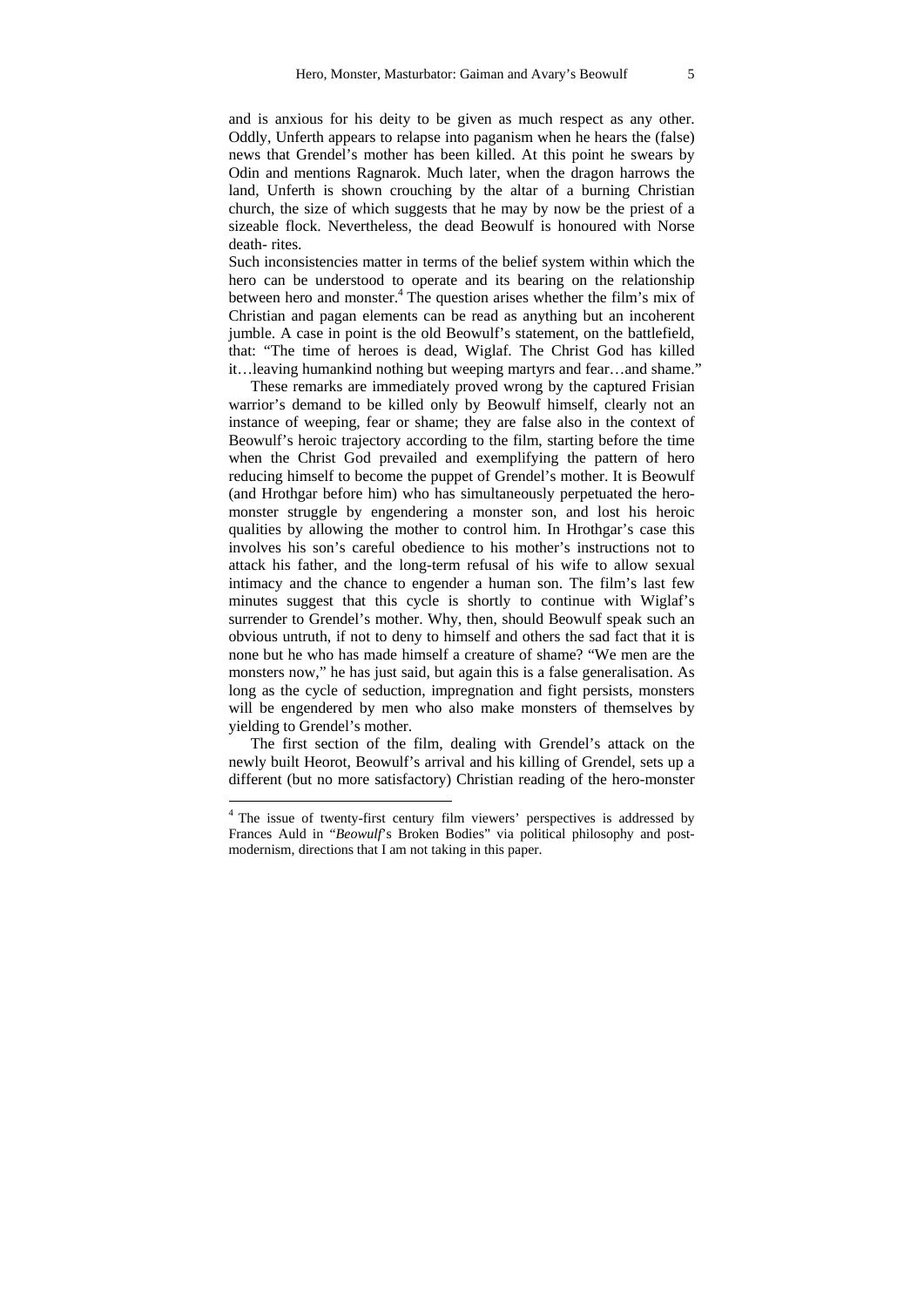conflict. The humans are prompt to label Grendel a monster risen from hell, a demon, which would cast their opponents in the role of God's champions. However, Grendel is clearly not a denizen of a Christian hell but the offspring of a water-spirit and a mortal man, and he appears to have hitherto lived an inoffensive life in the cave with his loving mother. He is shocked to be called a demon to his face and he bleeds and dies, as mortal as any human being. Grendel's mother is perhaps immortal. Certainly she does not age over the years from Hrothgar's youth to Beowulf's old age. She seduces men not out of mere malice but in order to keep her race alive, since human heroes have slaughtered all her kin. Thus the film parodies any Christian interpretation of the hero as God's champion against demonic monsters, for it is the heroes who comply with the mother, thus guaranteeing the supply of new monsters. It is the heroes who behave as sinners, lying and acting out of lust, and a case could readily be made for the so-called monsters to be considered their victims, compelled to retaliate in order for their species to survive. As in the poem, Grendel's mother is motivated in her attack on the hall by vengeful fury at the killing of her son. The film's Grendel, as reimagined by Avary and Gaiman, is driven to attack in order to silence the noise emanating from Hrothgar's new hall which his ill-made ears find intolerable.

The concept of hero as father of the monster on whose existence his heroism is predicated is enhanced by the film's only direct reference to the Bible, shrieked out by Unferth. Carried on a stretcher, in agony from his burns, he tells Beowulf that the dragon gave him a message for the king that the agreement (between Grendel's mother and Beowulf, for a long "heroic" reign in exchange for a son) is ended. Then he shrieks out twice, "the sins of the fathers," quoting Numbers 14:18. It is not totally clear what this painfully articulated outcry means. Firstly, it is not impossible, according to the scanty evidence provided by the film, that Unferth is adding these words as his own contribution to a genuine message from the dragon. Earlier, Unferth has been represented as hostile to Beowulf, quick to insult him at the welcome feast. Since the film provides no evidence that Unferth knows about Beowulf's liaison with Grendel's mother and his fathering of the dragon, these words, "the sins of the fathers," if they belong to Unferth, can only be random accusations against Beowulf, a man who appears to be a blameless ruler. Another reading of the words is that he may be referring to his own sinfulness, for he has just lamented that the dragon has killed all his family. If he is a priest, he should function as a father to his flock, yet his fatherly care has done nothing to prevent the deaths of his spiritual family. Telling against this reading, however, is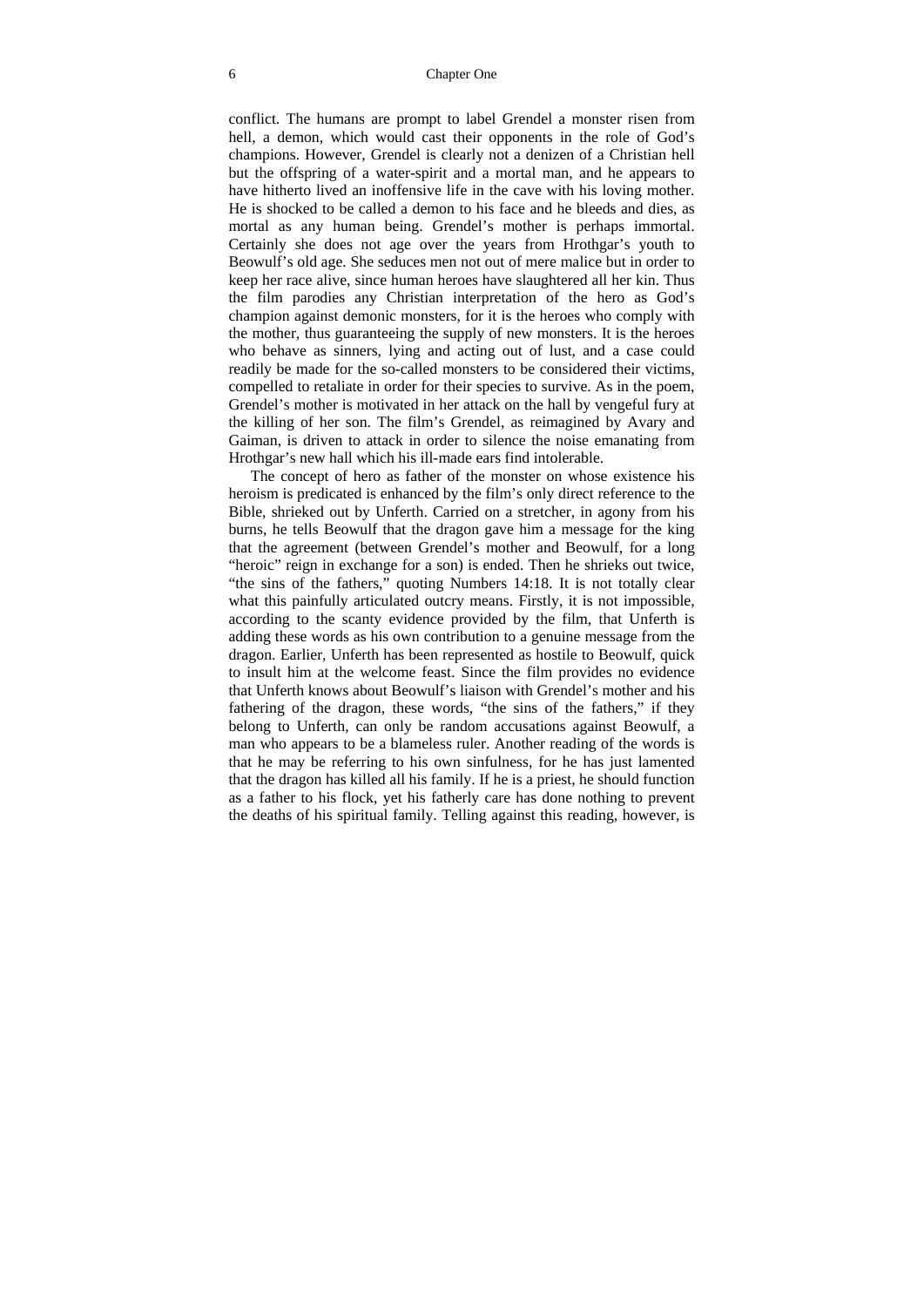the fact that the dragon treats Unferth as an incidental victim, focussing his efforts on killing Beowulf's women.

On balance, then, the words, "the sins of the fathers," must be spoken by the dragon and directed at Beowulf, but they make little obvious sense here either. Beowulf has no human children, for the kingship goes undisputed to his friend and follower, Wiglaf, at his death. Perhaps Beowulf is being rebuked as king-father whose family, his subjects, suffers the attacks of the dragon for whose existence he bears some responsibility. Yet the objection remains that the dragon focuses his attacks on Beowulf and his two women, not on the populace. Or is the dragon anticipating his own death, knowing that his father (Beowulf) will kill him? There are objections to this reading also. Why should the dragon send an enigmatic message via Unferth and not speak directly to Beowulf? If the dragon is referring to Beowulf as his father and himself as the child, then it must be Beowulf's sins that are visited on his wretched offspring, as the sins of Hrothgar could be said to be visited on his deformed son, Grendel. In this reading, retaliation for sin is indeed inflicted on the child—but it makes nonsense of the Biblical reference to have the father punishing the son for the father's iniquities. The main effect of this quotation, then, cannot be to reiterate the common interpretation of Beowulf as God's champion against the monster. Rather, the sins of the father amount to the necessary proof of his heroism: in order to have the strongest claims to being a hero, he must engender his own monster. The one monster who must not be killed in this pattern of events is the mother, by way of whose fertile womb the hero's prowess is doubly proven, as begetter and destroyer.

The problems that arise in a Christian reading of the film are not eased by the presence of a human character called Cain, another of Avary and Gaiman's additions to the story. This is not the Biblical Cain, Grendel's ancestor according to the poem, but a wretched slave, much beaten by his spiteful master, Unferth. It is this Cain who finds the dragon-horn and brings it to Beowulf, unwittingly carrying a message from Grendel's mother that she is putting an end to their bargain, taking away her magical favours, and that he will soon die. The Cain of the film is no murderer; in fact, once his master is maimed by the dragon and unable to torment him, Cain becomes Unferth's best help, a surrogate son. In retrospect from this outcome, if anyone could be said to have visited the sins of the father on the son in the human world, it would be Unferth.

A Christian reading of the film is thus fraught with difficulties. Grendel is no Biblical Cain, no kin-murderer, but reports to his mother that he did not harm Hrothgar (presumably on her instructions). The only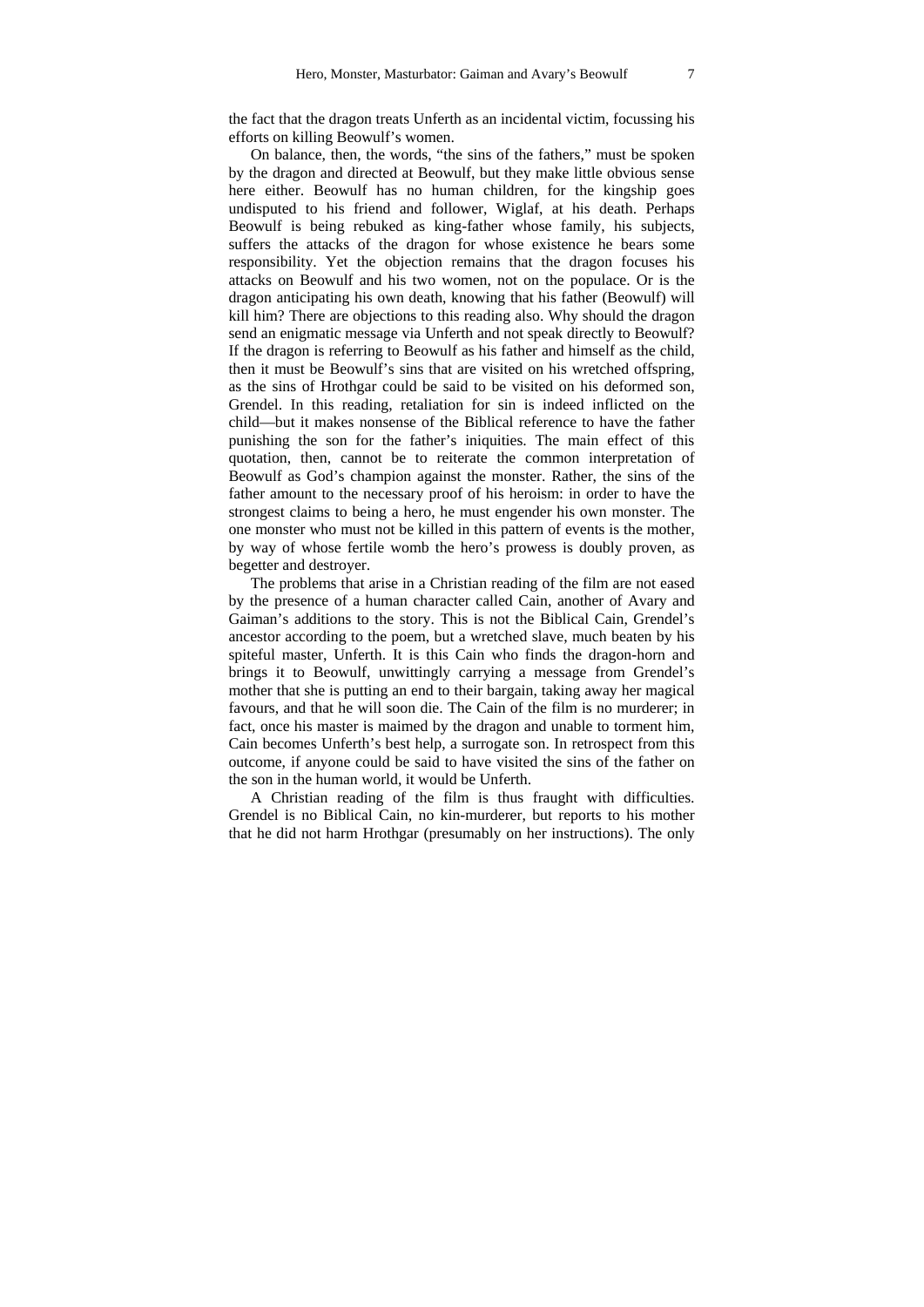#### 8 Chapter One

kin-murderers in the film would thus be Beowulf and Unferth, who does not deny Beowulf's accusation that he killed his brothers. Beowulf kills his only son, the dragon, but the dragon does not kill him: it is Beowulf's own act of cutting off his arm, a form of suicide, which brings about his death. There is no indication in the film that either Beowulf or Unferth is to be punished in the afterlife for the sin of kin-murder; instead, the film ends by leaning towards a Norse frame of reference with the elaborate ship-funeral given to the dead king.

When Beowulf calls Grendel a demon, he retorts in impeccable Old English that he is no demon, nor are his visits to Heorot motivated by evil as in the poem. Grendel's deformed head has an exposed ear-drum, supernaturally sensitive, and he is distressed past bearing by the festive noises coming from Hrothgar's new meadhall. He is thus a victim turned retaliator, punishing Hrothgar not for his sins but for the outward indications of his prosperity. He arrives in a rage like a neighbour infuriated by the amateur band practice going on next door that is keeping him awake each night.

The more the men fear him, the bigger Grendel's deformed body becomes, and it shrinks to the size of a baby when he dies. This final fate suggests a reading of the dead Grendel as embodying all the ruined hopes Hrothgar had for human offspring, denied him by the wife who refuses sexual intercourse with a man who has copulated with a water-spirit. Such a reading gives a sad significance to Grendel's small, foetally curled dead body, as the wretched child that was never allowed to be born into the world of the father but was killed off by the father's proxy once he was foolish enough to come knocking at the door. In this sense, too, Grendel is an example of the sins of the father being visited upon the son.

Much less evidence is provided in the film for the relationships between Beowulf, Grendel's mother and their dragon-son. This is a large dragon that must have been foraging secretly for many years, as Grendel had done, but whereas the film's Grendel went against his mother's instructions in attacking human beings, the timing of the dragon's attacks, beginning as she withdraws her favours from Beowulf, indicates that he is marauding at his mother's command. This inference is strengthened by the scene in which Beowulf tries to reinstate his bargain and she replies, "Too late," as the dragon is revealed, about to attack.

Insofar as the dragon is sent out to kill his father and be killed by him, both could be said to be victims of the father's sins. Late in the film Beowulf comments that he died in spirit many years ago, presumably when he was seduced by Grendel's mother. Suicide as part of his tactics to kill the dragon appears a triumphal closure of his life, in comparison to the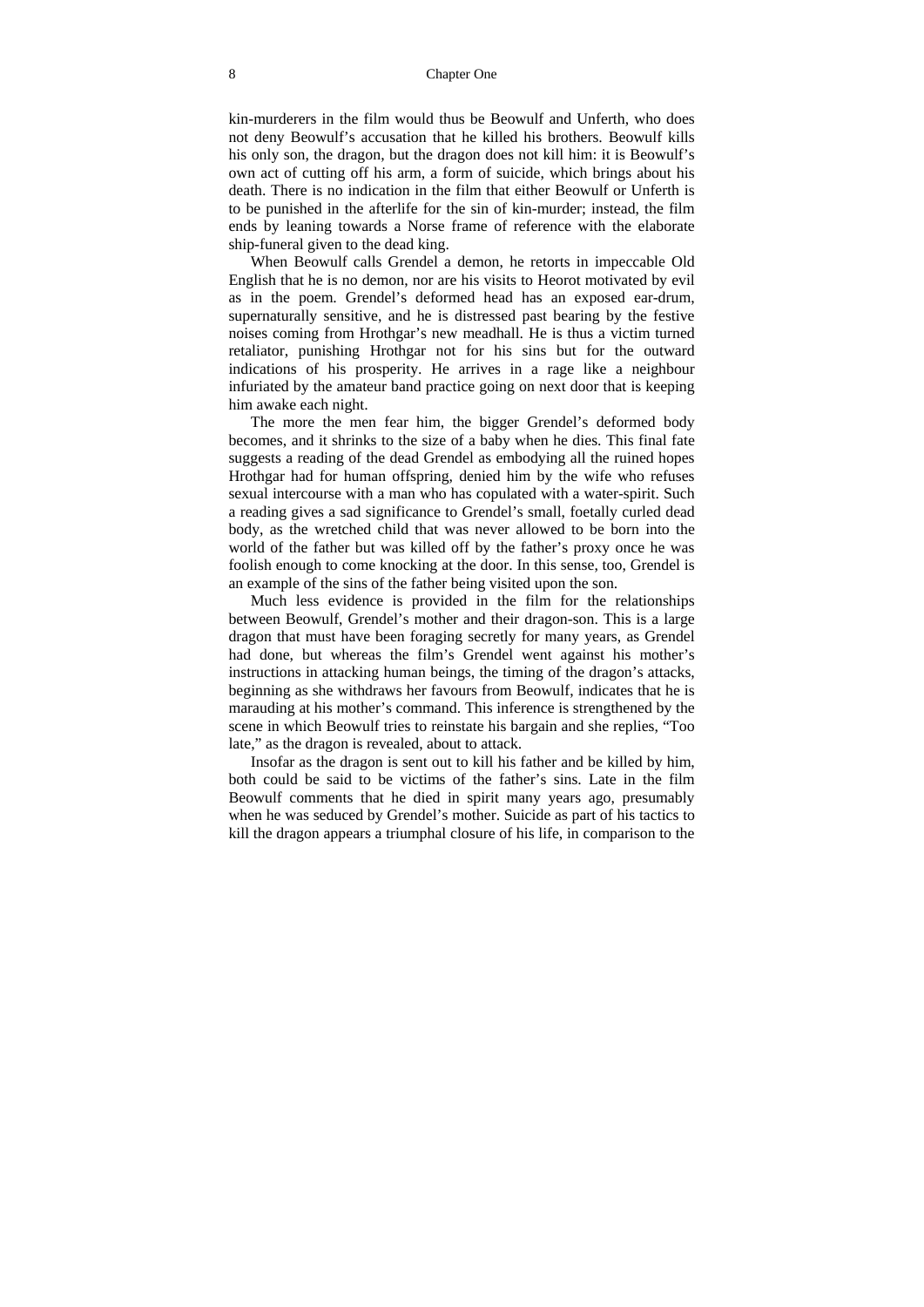death of the spirit that he has endured for decades. Similarly, Hrothgar has paid over and over for his sin of being seduced, in his wife's contemptuous coldness towards him and her refusal to let him beget heirs. Once Grendel is roused to murderous fury by the noises of the meadhall, Hrothgar is shamed as a king, unable to avenge the deaths of his people, helpless against the monster. By the time he jumps to his death, he has been long dead as a potent lover or a potent king. The sins of the father have in this case been visited on the father.

A couple of questions arise from this teasing out of the film's Biblical references. Why do the water-spirit's offspring seem incapable of, or not interested in, producing their own children? Surely, if the mother can bear children by a human male, these males could beget children on a human female. If these monsters are indeed the last of their kind, it is only the mother who appears to find it at all urgent to breed. And why, when Hrothgar's son is so deformed and grotesque-looking, is Beowulf's son so magnificent in both dragon and human form? After all, Beowulf has repeated Hrothgar's pattern of secretly copulating, disowning his son, having his marriage founder on that mating and living a death-in-life as heirless king: if Hrothgar's son embodies his father's weakness and sin, why should Beowulf's son be so unmonstrous in form? The answer to this latter question probably has to do with Avary and Gaiman's predilection for doubles, as the same actor plays both Beowulf and his dragon-son in human form; just as Grendel can be read as embodying Hrothgar's ruined hopes, the magnificent dragon-man can be understood, in human form, as what Beowulf might have become.

So far in this essay I have been following Avary and Gaiman's lead in exploring the disjunctions between what is said to happen and what actually happens; but to interrogate further the film's representation of bodies and sexuality, images as well as words, I turn to the theoretical perspectives of psychoanalytical and archetypal criticism, as does Katherine Rein in her analysis of Freddy Kreuger elsewhere in this collection. Like Rein, I acknowledge the aptness of Kristeva's theory of the abject as a perspective from which to explore the monster; in this case, it is Grendel's misshapenness, his breaching of boundaries, his devouring of human flesh, his drooling and his ill-made ear that are most obviously relevant to the theme of abjection. Equally apt to a Kristevan reading is the film's representation of Grendel's mother, the water-spirit who seduces and then destroys her lovers, as David Marshall argues in "Getting Reel with Grendel's Mother: the Abject Maternal and Social Critique". Barbara Creed has written at length about such monstrous mothers from a Kristevan perspective in *The Monstrous Feminine*. The monstrous mother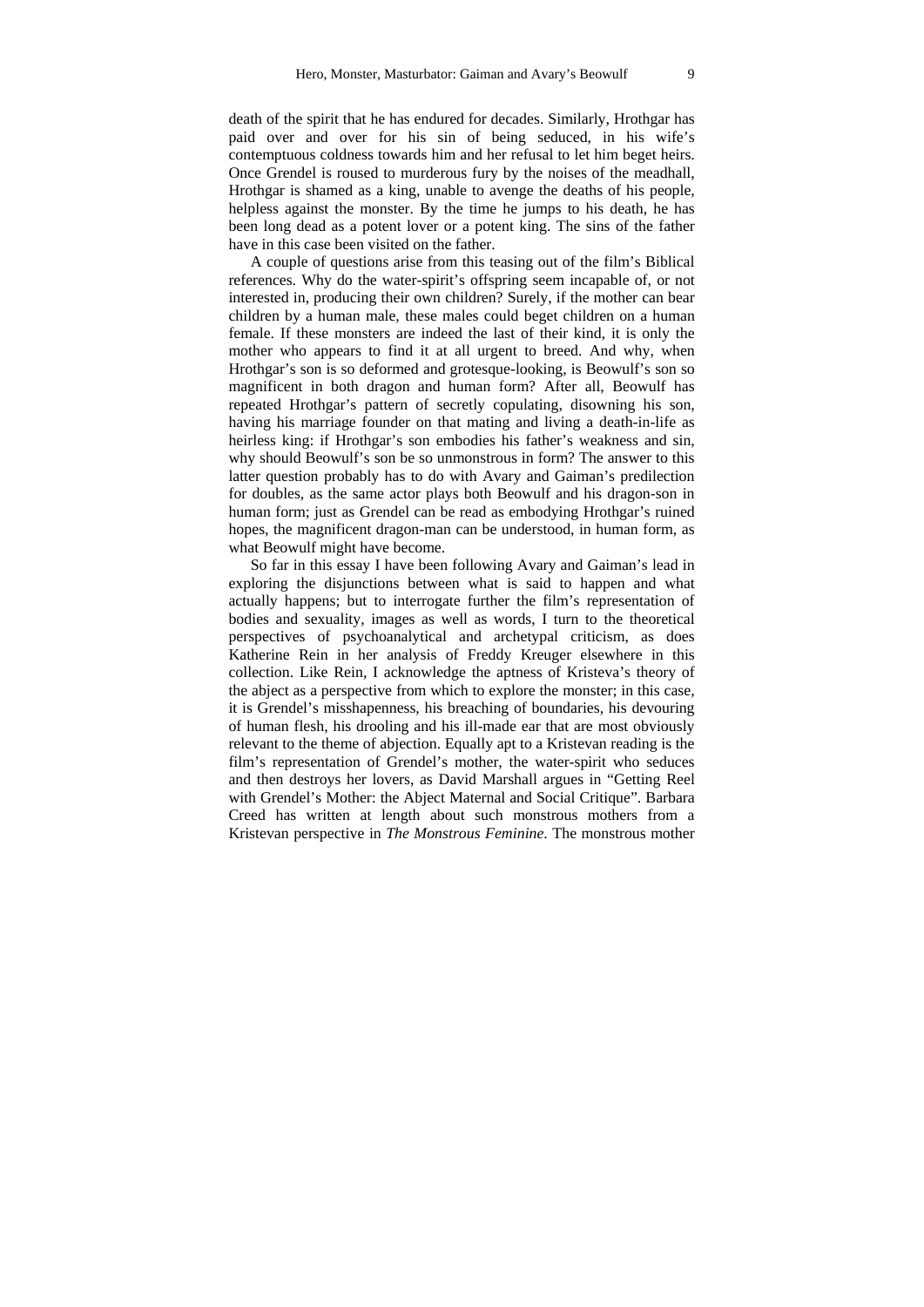has been a theme of psychoanalytic theory since Freud's notorious identification (in the son's unconscious) of the mother's pubic hair with Medusa's snake-hair. Analysis of the film from a Freudian viewpoint would emphasise, amongst an abundance of uncanny items, Medusa's snaky locks in the form of the water-spirit's extraordinarily long plait of hair—or is it a snake that can writhe of its own accord, or is it a whip to ensnare and then punish the captivated hero? Insightful though these approaches promise to be, arguably the most searching of psychological investigations into the film's monstrous mother is the archetypal, considering her in the context of ancient goddesses and the dragon-quest as understood by Jung.

A useful starting point for this archetypal reading is Jung's identification of the mother with the dragon in the cave and his comment that the allure of this creature for the hero is that of incest:

But the spirit of evil is fear, is the forbidden desire, the adversary who opposes not only each individual heroic deed, but life in its struggle for eternal duration as well, and who introduces into our body the poison of weakness and age through the treacherous bite of the serpent. It is all that is retrogressive, and as the model of our first world is our mother, all retrogressive tendencies are towards the mother, and, therefore, are disguised under the incest image.<sup>5</sup>

 In this context, Beowulf, like Hrothgar before him and probably Wiglaf<sup>6</sup> after him, and who knows how many before and after, is a failure as hero, succumbing to the lure of the mother within the womb-cave, reentering its vaginal opening and exiting without having overcome her. Hence Beowulf's seeming heroic qualities, for the rest of his life, prove to be a glamour cast on him by the mother rather than his own. Here actorbased computer animation comes into its own, as the faintly unreal body aptly reveals its overlay of mother-power. As the child fatefully bound to the mother, Beowulf, like Hrothgar before him, cannot achieve a consummated fruitful marriage with Wealtheow.

There are strong hints that Hrothgar is incapable of sexual intercourse apart from his one encounter with the water-spirit. His wife finds it easy to repudiate his efforts at sexual intimacy. The magic drinking horn, his

<sup>5</sup> Jung 1916, 388.

<sup>&</sup>lt;sup>6</sup> In a rather cross article, "The Cinematic Sexualising of Beowulf," E. Risden points out that even Wiglaf's name calls his heroic status into question: "as his name implies,Wiglaf, "Battle-leavings," remains behind and has acquired some level of power. Now the "leftover" appears ready to submit, as have those before him, to the she-monster's charms." (111)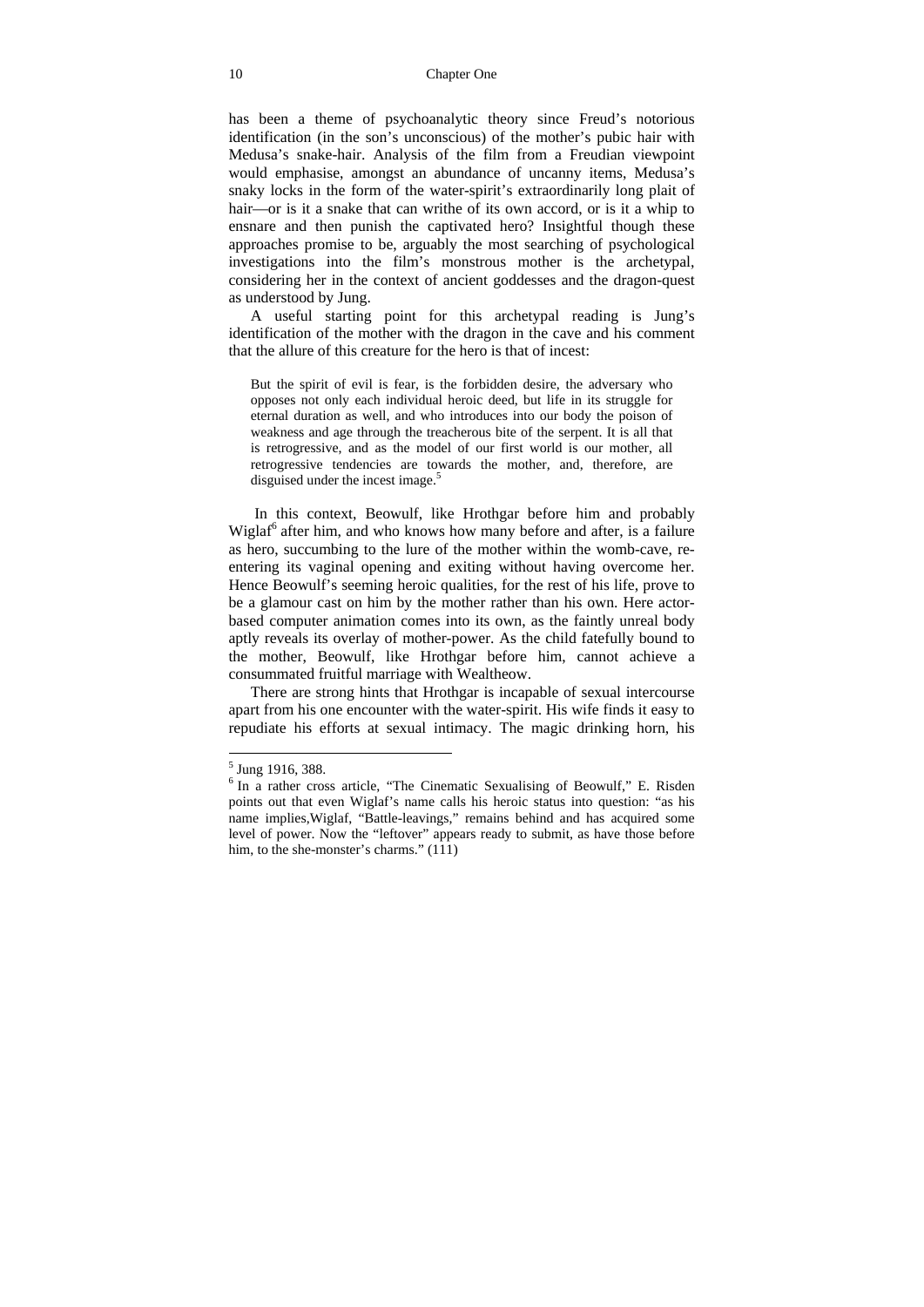emblem of heroic prowess, spills its contents over his body: its phallic shape suggests the spilling of sexual fluid outside the body. Spilling of liquids in lieu of sexual penetration occurs more blatantly when Grendel, having forced his way into the hall for the first time, stands over Wealtheow's prostrate body and drools down upon her. Beowulf has a mistress but the one night they spend in bed together in the film is marked by Beowulf's restless sleep and bad dreams rather than the joys of intercourse. In their script Gaiman and Avery term this mistress Beowulf's "bed-warmer"<sup>7</sup>, and in the film itself Beowulf is far from potent or passionate towards his young mistress:

KING BEOWULF When I was young, I thought being King would be about battling every morning, counting the golden loot in the afternoon, and swiving beautiful women every night. And now…nothing's as good as it should have been.

URSULA Perhaps tonight?

KING BEOWULF No… (a rueful laugh) Tonight I feel my age upon me.<sup>8</sup>

As well as these indications of sexual failure and frustration, the principal male characters display an odd lack of external genitalia when naked. Hrothgar is not shown naked, but Beowulf's computer-enhanced, muscular and agile body is always positioned to hide the region of his genitals, however ludicrous the effect as he races about the hall or swings from the ceiling. Always some item—his knee, someone else's body, a convenient piece of wood—is in just the right position to hide them. This could be dismissed as the film-maker's inept attempt to avoid the wrath of the censors, but both the water-spirit's children are quite overtly represented as lacking genitals, when shown in full frontal nudity. This may answer the question posed above, as to why they appear so uninterested in helping along the survival of their species. It also suggests, in an archetypal reading, that the all-powerful mother has shaped her children in the womb as castrates. In the filmscript, Avary and Gaiman describe Grendel as "neutered" but his body shows no evidence of the excision of a penis. The same is true of the dragon when he shifts shape to human male. The story's fully human males, it seems, can only be overwhelmed with sexual desire and act out that desire potently with the

 $\overline{a}$ 

 $7$  Gaiman and Avary 2007, 76.

<sup>&</sup>lt;sup>8</sup> Gaiman and Avary 2007, 65.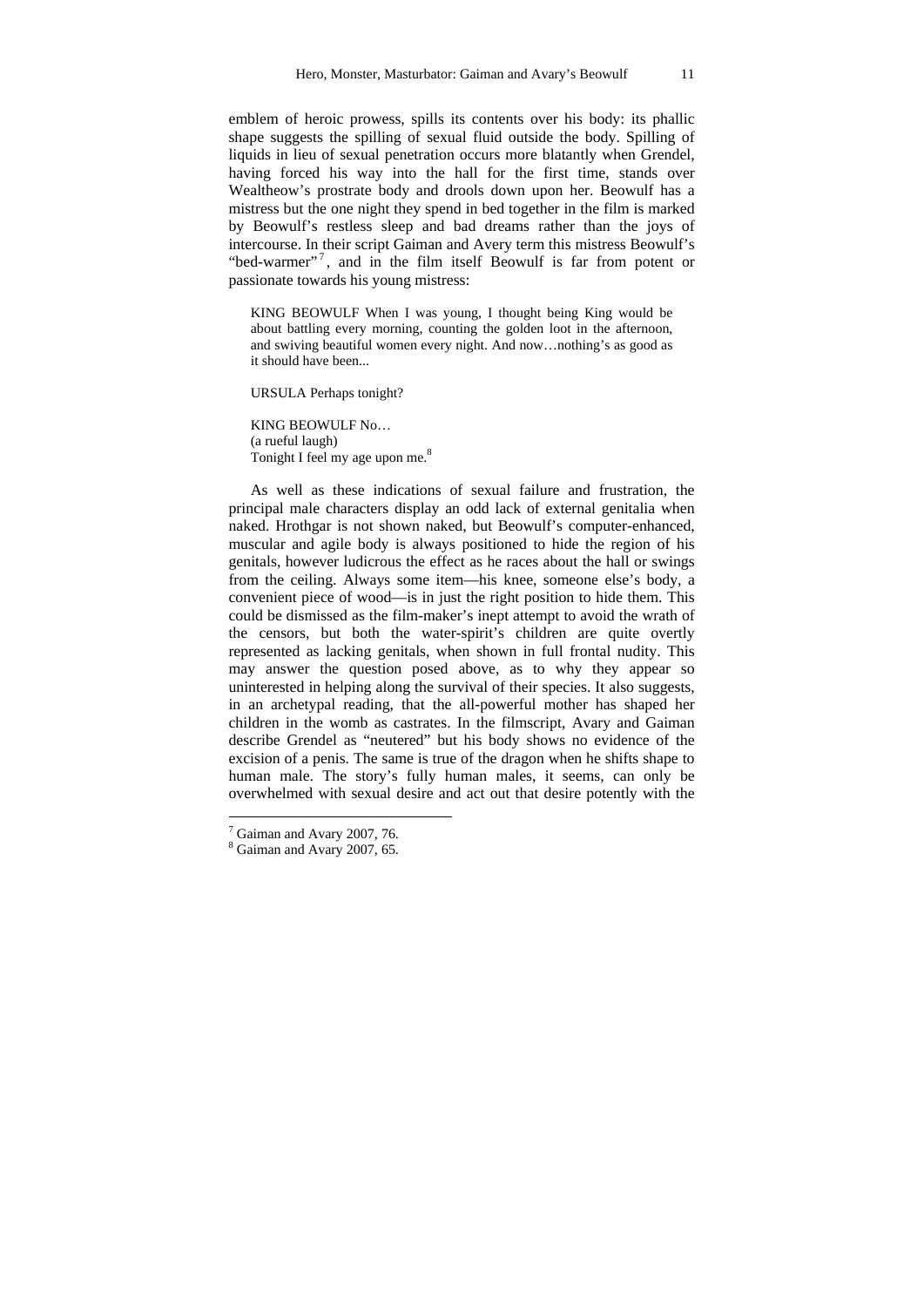monstrous mother. She robs her heroic lovers of their heroism and joy in life, the chance of a happy sexual relationship with a wife, the prospect of begetting fully human heirs: in effect, these men are psychologically castrated.

Read archetypally, the monstrous mother who castrates her children or whose children castrate themselves (Beowulf lets his sword slip away as he embraces the mermaid; his borrowed sword turns to water as he embraces Grendel's mother; Beowulf himself, as I shall argue later, may be another of the water-spirit's sons) alludes to the great goddess, Cybele, whose incestuous love for her son Attis led to his madness and selfcastration, a fate imitated by her male devotees. Whether Beowulf is read as incestuously fascinated son or as seduced hero, he and Hrothgar are both reduced by their sexual liaison with her to child status, their heroism given and taken back as she chooses, their sexual relationships diminished or non-existent—castrated devotees of a goddess they dare not publicly acknowledge. The male monsters' abstinence from sexual intercourse, their physical inability to engender sons, mirrors Hrothgar's failures with his wife, who refuses to touch him or lie next to him in bed, and Beowulf's sexual failures with the same wife when he becomes king. To satisfy the need for a monster as antagonist, it seems, the human hero is doomed to have only a monster as his son, and never to have a satisfactory marital relationship. Equally, the monster-mother is doomed to bear children only as prey for the hero; read as great goddess, she too is caught in the cycle of incestuous passion that breeds and feeds on itself. Just who is the real monster becomes less and less clear.

The water-spirit has many more analogues in myth and fantasy. With her great sexual allure and liking for human sexual partners, she has affinities with the Queen of Faeries in mediaeval English ballads and with Keats' *la belle dame sans merci*. As king-maker, as a prophetess whose magic powers help her prophecy to come true, her affinities lie with the witches in *Macbeth*. As an antagonist whom the king cannot kill, she is analogous to Arthur's Morgan Le Fay. When Grendel calls her "mother," his Old English pronunciation makes the word sound like "Mordor," associating her with Tolkien's Dark Lord. So familiar is this female figure of allurement and murderousness in literature and film that the question arises whether Avary and Gaiman, in neither following a coherent Christian narrative nor staying faithful to the poem's Norse origins, have merely supplanted these features with film cliché.

One aspect of the film which lifts it out of cliché is the wit with which the scriptwriters contrive their patterning of events. Not only does the mother's seduction of Beowulf mirror what, we are told, happened to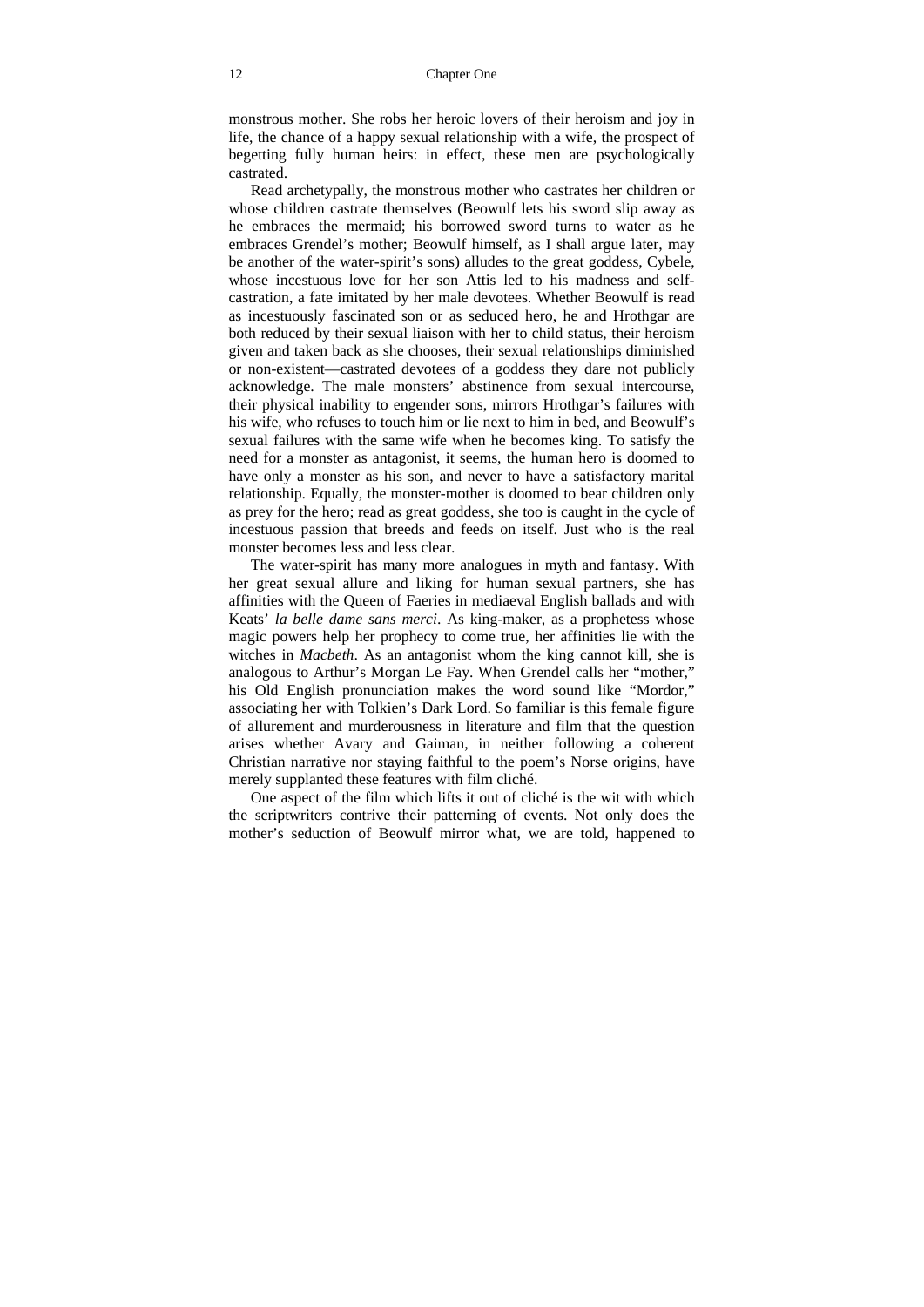Hrothgar, so that each is left with a sexually cold wife and a monstrous son who must eventually be killed, but there are strong hints that it has all happened before. Beowulf, goaded into accounting for his failure to win a swimming match, tells a heroic tale of killing nine sea-monsters, a tally which, as noted by his followers, has grown in the telling, raising immediate doubts as to his veracity. The film's flashback to his fight with the sea-monsters tells a somewhat different story. The last of the monsters is shown to be a mermaid, human to the waist, bare-breasted. Deep underwater she embraces Beowulf and his long knife falls away as he responds. His verbal report lies by omission: the film implies another sexual liaison. This seductive mermaid functions as a double for Grendel's mother, also threatened with a sword which falls away into water-drops as they begin to embrace. Possibly they are the same supernatural being or possibly all water-spirits use the same *modus operandi*. The close resemblance between the two seductions raises questions about Beowulf's survival of that earlier meeting: what, as a hero, did he gain from it and what did he yield? Did she also give him supernatural powers and did he father a monster here too? Are those other sea-monsters whom he cheerfully slices up, themselves sentient offspring of some earlier liaison between the water-spirit and another hero? Similar considerations gather in retrospect around Hrothgar's heroic deed of killing the dragon Fafnir. Was this the occasion on which he copulated with the water-spirit to engender Grendel, and was Fafnir also the product of an earlier liaison between water-spirit and hero? Is there one water-spirit, manifesting in different shapes, or do all such supernatural beings triumph by seducing the hero?

The film's cyclic patterning of hero's seduction by water-spirit who seeks to engender a son to replace a killed son alternating with hero's killing of son of water-spirit and hero is complicated by further doublings. I have already probed the many situations in the film to which the phrase, "sins of the fathers," could allude and the questionability of each of these readings. "Sins of the father," roles of victim and retaliator, double among most of the male characters. To this can be added the ways in which Beowulf ends up becoming a double for Hrothgar and, in the film's final moments, Wiglaf becoming a double for both. Each is a king allured by the water-spirit, two of them engendering a monstrous son—and who knows what Wiglaf will do, once he reaches her? The human males function as doubles not only for one another but also for the monsters that they engender. Beowulf and his dragon-son in human form are played by the same actor. Beowulf and the dragon crash down together, dying, onto the shore where Hrothgar crashed to his death decades earlier. In binding a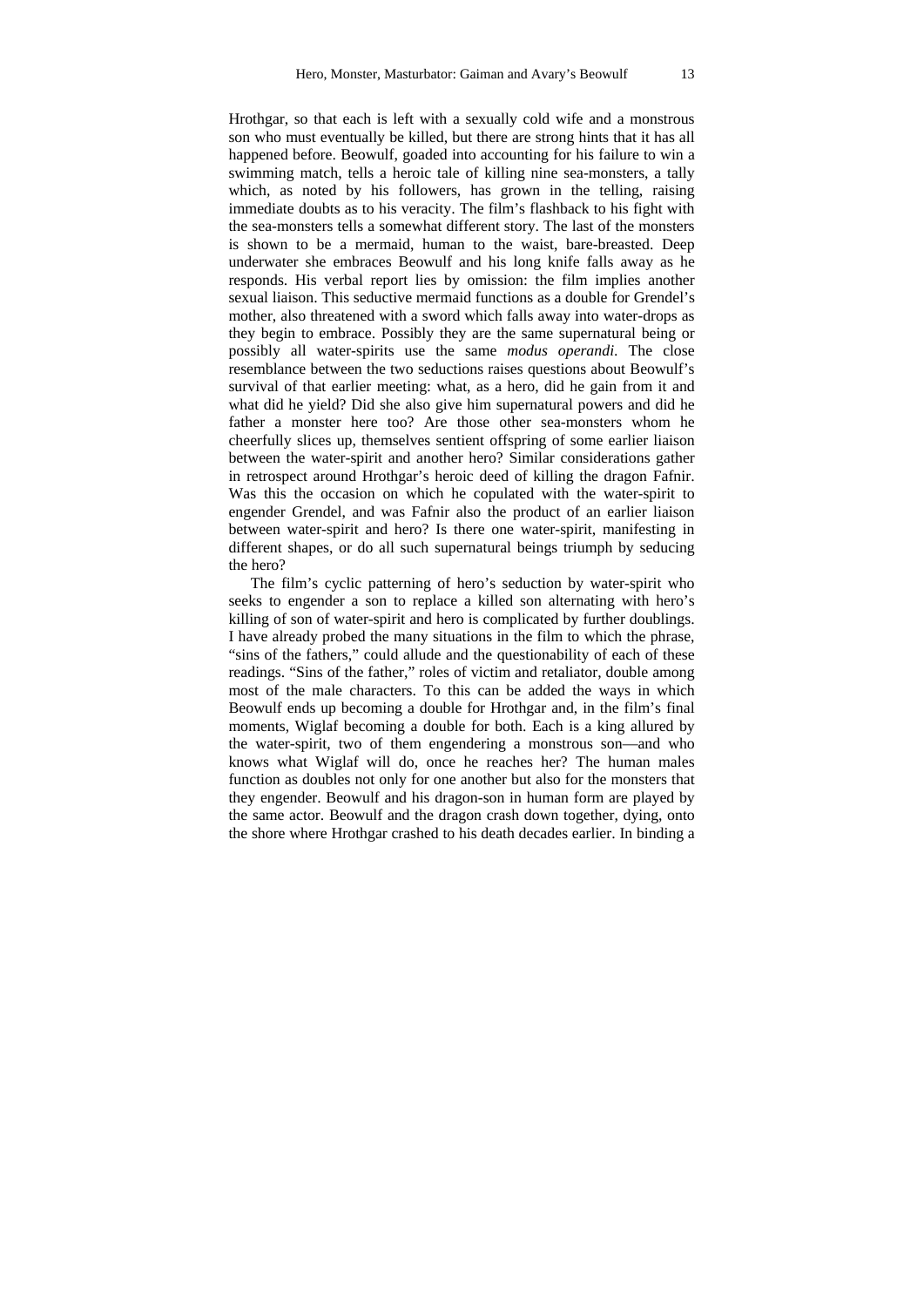chain to the dragon, Beowulf repeats the tangling of Grendel's arm in a chain, but when he cuts off his own arm to reach the dragon's heart, he is making himself a physical double of Grendel. By the end of the film, the roles of hero and monster are fast becoming interchangeable.

One of the less obvious instances of doubling occurs early in the film, when Beowulf is travelling on a ship over rough sea towards Hrothgar's kingdom. To encourage his men, he says, "The sea is my mother. She'll never take me back to her murky womb."

At this early stage in the narrative, there is no reason to suppose that these words amount to anything more than a heroic boast, but in retrospect he may be speaking the literal truth—and, simultaneously, its opposite. Since monster and hero are merging roles, perhaps Beowulf was also literally born from the sea-spirit version of Grendel's mother and it is the magical powers he has inherited from her that have given him the ability to breathe underwater. If so, the film is again playing with incest. Such an interpretation is encouraged by Beowulf's nightmare, the night that Grendel's mother visits Heorot to avenge her son's killing. In his dream Hrothgar's queen Wealtheow comes to Beowulf, confessing her love and desire for him before transforming into a fanged mouth, a vagina dentata, threatening his death. Such a doubling of queen and water-spirit, castrating and terrible, makes Beowulf's later coldness towards Wealtheow understandable, and makes their final assertion that they have always loved one another ring false. It also doubles mother-figure with the sexually desired (soon to be wife) queen. The lie, of course, in Beowulf's boast is that he will indeed re-enter the mother's "murky womb" four times over, first when he enters the vaginal opening of the water-spirit's cave, secondly when he begets a son on her, thirdly at his second visit to the cave and finally in his ship-burial.

Such iterations and doublings, when set out without the distractions of feasting and fighting, reduce the heroic life to that of a boy who cannot escape the mother's womb (in this film, represented by the water-spirit's treasure cave with its rib-like walls, a place for the son to live and then die). The hero can only, it seems, engender a son who cannot become his heir, on the monster-mother who may be literally his own mother ("The sea is my mother"); his son would then be his brother and double. Killing the son means dying as Hrothgar commits suicide and Beowulf sacrifices himself. The son is rendered impotent except with the mother. The hero, then, doubles as his own prey, never escaping the "murky womb" for all his accolades in the world of men.

Such complexities of patterning as these are more readily noted if presented in written form, with its greater hospitality to pauses for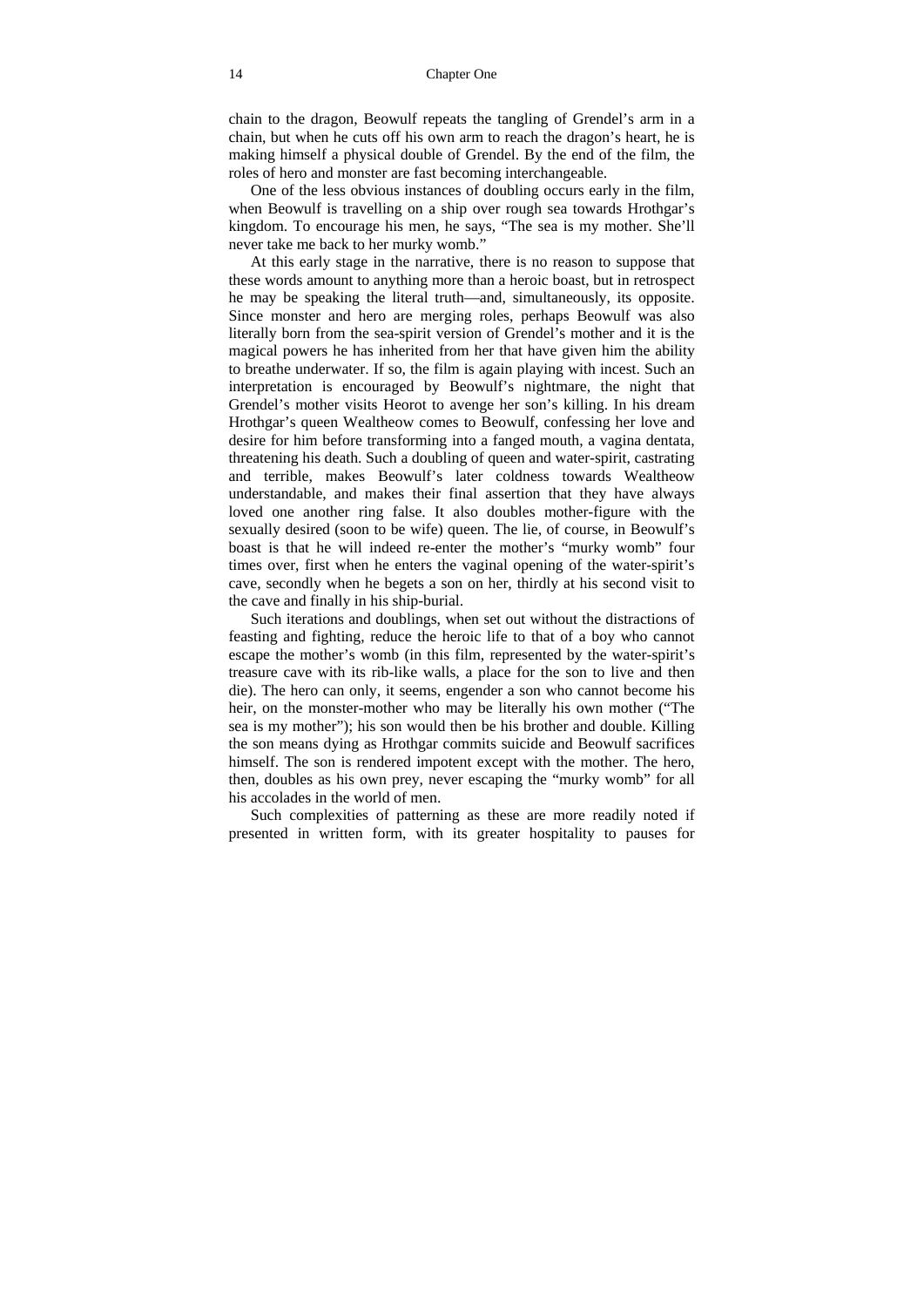reflection than the action film affords. The "sins of the fathers" episode, for instance, gives Beowulf and the viewer no time to take in the implications of what Unferth shouts at him, such is the urgency of the dragon's threat. A more distinctively filmic strength which helps *Beowulf*  transcend cliché in its treatment of the monstrous feminine, is the decision to render Grendel's mother sexually alluring. Her naked golden body rising repeatedly from the water alludes to sea-born golden Aphrodite or Venus, goddess of sexual desire. When the sea-monster as mermaid entices Beowulf, during his swimming race, she seems at first glimpse to be standing on a shell, alluding to Aphrodite's rising from the sea; the ribbed shell is then revealed to be her own tail. It is notable that neither version of Aphrodite kindles any lasting passionate desire. She allures, seduces, gets impregnated and leaves the hero to his reluctant wife. While the seductive water-spirit says that her bargain will last as long as Beowulf cherishes her in his heart, these words prove meaningless, for there is no evidence that Beowulf thinks fondly of her once he returns to Heorot (this false note in the dialogue is just like the fake declaration of mutual love between Beowulf and his queen: the film's emotional range does not reach to love). Given the mutual coldness of Wealtheow and both her husbands, it seems likely that the seduction was these men's one moment of sexual passion. Aphrodite had one son in classical myth, Eros the beautiful, and the film provides two versions of Eros, neither with any potency: the dead, deformed Grendel and the dead, beautiful dragon-man. The film's Aphrodite figure doubles for the castrating mother goddess, offering an overwhelming moment of sexual passion at the cost of a lifetime's servitude. Read thus, Avary and Gaiman's version of *Beowulf* parodies the hero tale.

The implications of alluding to Aphrodite go further than the sad death of Eros, the unavailability of love. In the scene where the mermaid is seducing Beowulf underwater, the knife with which he has killed the other sea-monsters slips to the bottom of the sea as she nears him, and in the scene where Grendel's mother seduces him, she touches his sword and its blade turns to liquid that drips down between them. These details suggest a sexual interpretation that renders the Oedipal, incestuous copulation between mother and hero-son even less intimate. If, as I have speculated, Beowulf's mother is the sea, then the liquid dripping into the water can be understood as semen impregnating the water-spirit as Mother Sea. The fact that in both episodes the phallic weapon is dropped before penetration is irrelevant to her demand for a son. Not even ejaculation via masturbatory touch, as when she touches Beowulf's sword and it melts, can avoid the maternal womb. And as so often in this film, male monster doubles for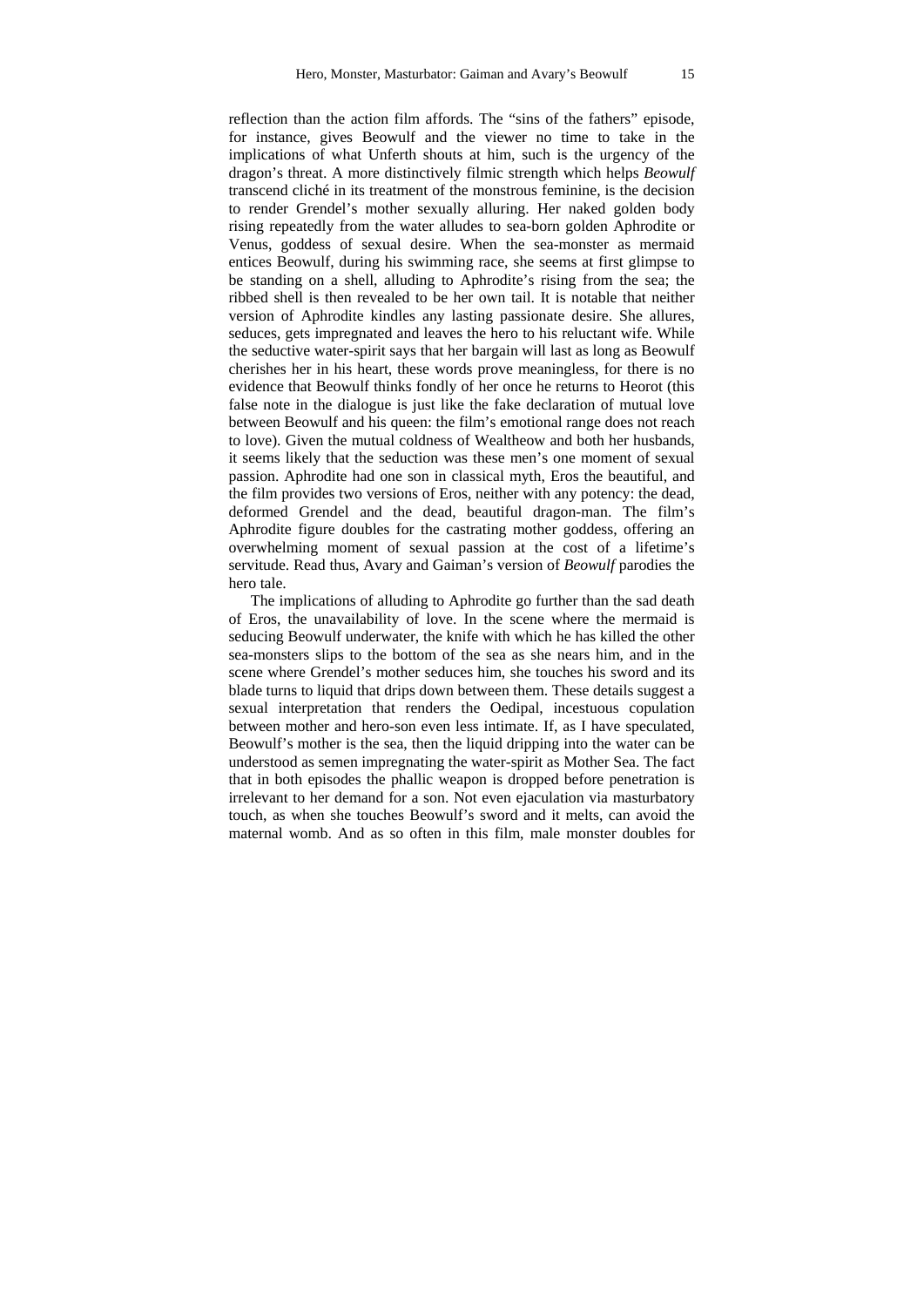hero when the enraged Grendel, in his first attack on the hall, drools thickly over the prostrate Wealtheow.

The casting of Angelina Jolie is another factor that renders this version of Grendel's mother a surprisingly unclichéd take on the monstrous feminine. Jolie is instantly recognisable by her face, hair and eyes. This is not so much the case with the other actors, particularly the Beowulf whose body is rendered heroically muscular by computer enhancement. The identity of water-spirit as Jolie means that Beowulf, already trapped in the monstrous mother's womb-tomb, is also trapped by the allure of a celebrity and Hollywood film star. The fact that his phallic sword drops or drips as he looks at her suggests a reading in which the hero is mesmerised (along, no doubt, with some of the film's viewers) into a masturbatory voyeuristic fantasy. Jolie's frequent representation in the popular press as either mother or sexual predator only supports this archetypal reading of Grendel's mother as the great goddess of ancient myth. Jolie's 2013 disclosure of a double mastectomy and her encouragement to other women at heightened risk of breast cancer have, however, been given massive sympathetic media coverage and thus her sexual predator persona is being replaced—at least temporarily—by Jolie as self-sacrificial champion and likely saver of lives. This context substantially modifies the masturbatory voyeurism afforded by the camera's dwelling on that magnificent torso rising from the lake. The great goddess blurs into the wounded healer.

Gaiman and Avary's version of *Beowulf* presents a dismal account of the hero for our times. While his exploits of killing monsters remain they are contained in a cyclic pattern of lovelessness and lies in which the roles of father and son, monster and hero, become blurred. There is no particular shining act of heroism that sets Beowulf apart: all this has happened before, probably many times, and will happen again. The plot is driven by the water-spirit's implacable purpose to have a son. The satisfaction of this desire of the monstrous mother denies the male sexual love or intimacy. It prevents the son from fathering human children or ever really growing up. Sex produces monsters. Even masturbation produces monsters. The way in which Beowulf's cutting off of his arm replicates the tearing off of Grendel's arm adds to the dismal tally. Here another Biblical allusion can be detected at play, this time from the New Testament: "if thy right hand offend thee, cut it off" (Matthew 5.30). The dismal prospects of a hero's life in our times get even more dismal with this final twist, so to speak, as even the sacrifice of the guilty right hand (wielder of phallic sword, killer, masturbator) is not enough to keep either of these mother's boys, hero or monster, from the mother's watery embrace, the womb that is also the tomb.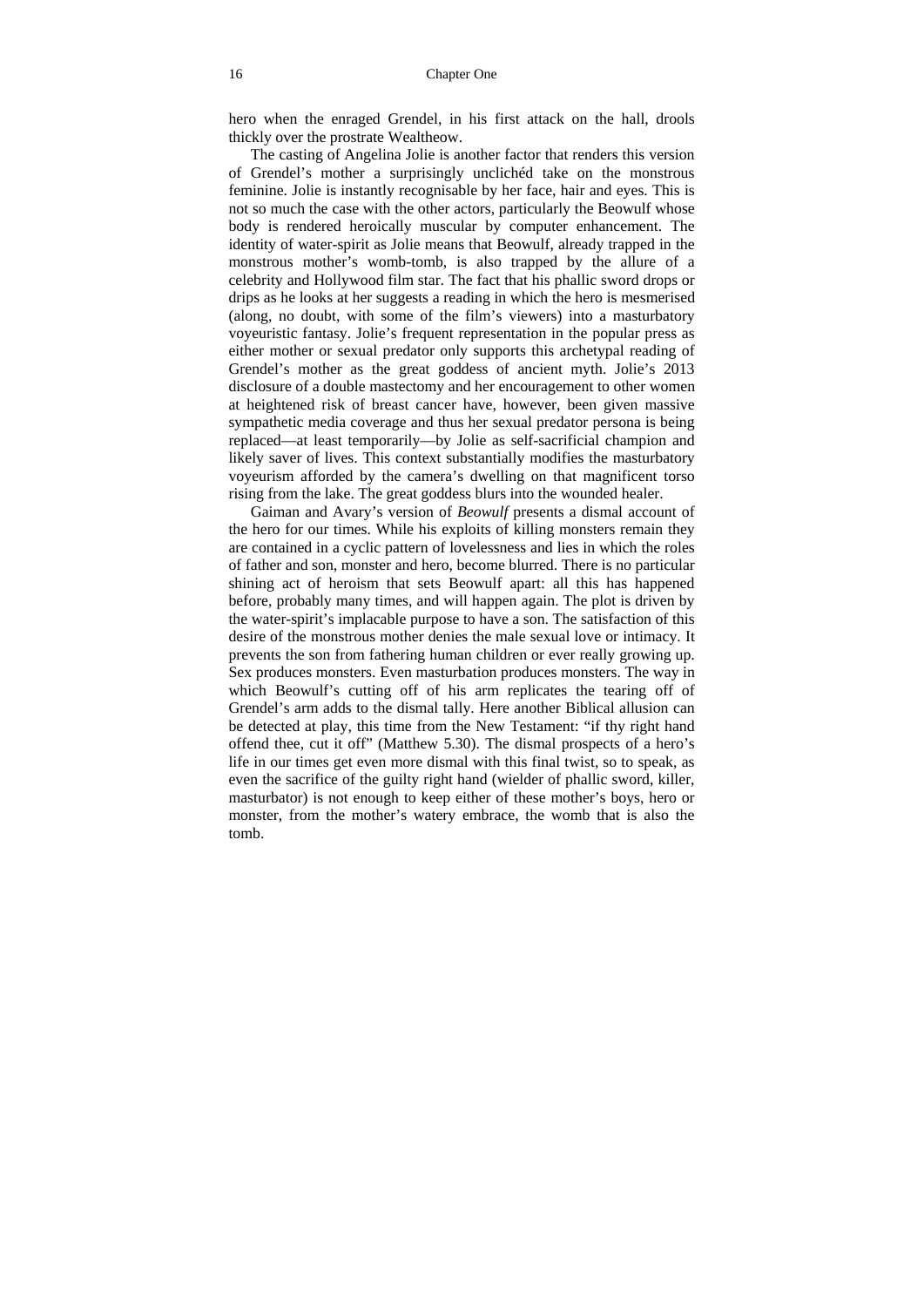#### **Bibliography**

- Alexander, Michael, trans. 2001. *Beowulf: A Verse Translation* rev. ed. London: Penguin.
- Auld, F. 2011. "*Beowulf*'s Broken Bodies." *Literature Compass* 8/7: 416- 422.
- *Beowulf*. Directed by Robert Zemeckis, 2007.
- Creed, B. 1993. *The Monstrous Feminine: Film, Feminism, Psychoanalysis*. London: Routledge.
- Futuremovies.co.uk. Accessed Sep 30 2008. www.futuremovies.co.uk/filmmaking.asp?ID=226.
- Gaiman, N. and Avary, R. 2007. *Beowulf The Script Book.* New York: HarperEntertainment.
- Hurley, M. August 2010. "The Ruins of the Past: *Beowulf* and Bethlehem Steel." *The Heroic Age* 13

www.mun.ca/mst/heroicage/issues/13/ba.php.

- Jung, C. 1916. *Psychology of the Unconscious: A Study of the Transformations and Symbolisms of the Libido, a Contribution to the History of the Evolution of Thought*. Translated by B. Hinkle. New York: Moffat, Yard & Co.
- Marshall, D. 2010. "Getting Reel with Grendel's Mother: the Abject Maternal and Social Critique". In *Studies in Medievalism XIX: Defining Neomedievalism(s)*, edited by Carl Fugelso, 135-159. Cambridge: D. S. Brewer.
- Noone, K. Fall, 2010. "The Monsters and the Heroes: Neil Gaiman's *Beowulf*". *The Weird Fiction Review* 1: 139-153.
- Risden, E. 2010. "The Cinematic Sexualising of *Beowulf*". *Essays in Medieval Studies* 26: 109-116.
- Tolkien, J. R.R. 1958 [1936] *Beowulf: The Monsters and the Critics.* London: Oxford University Press.